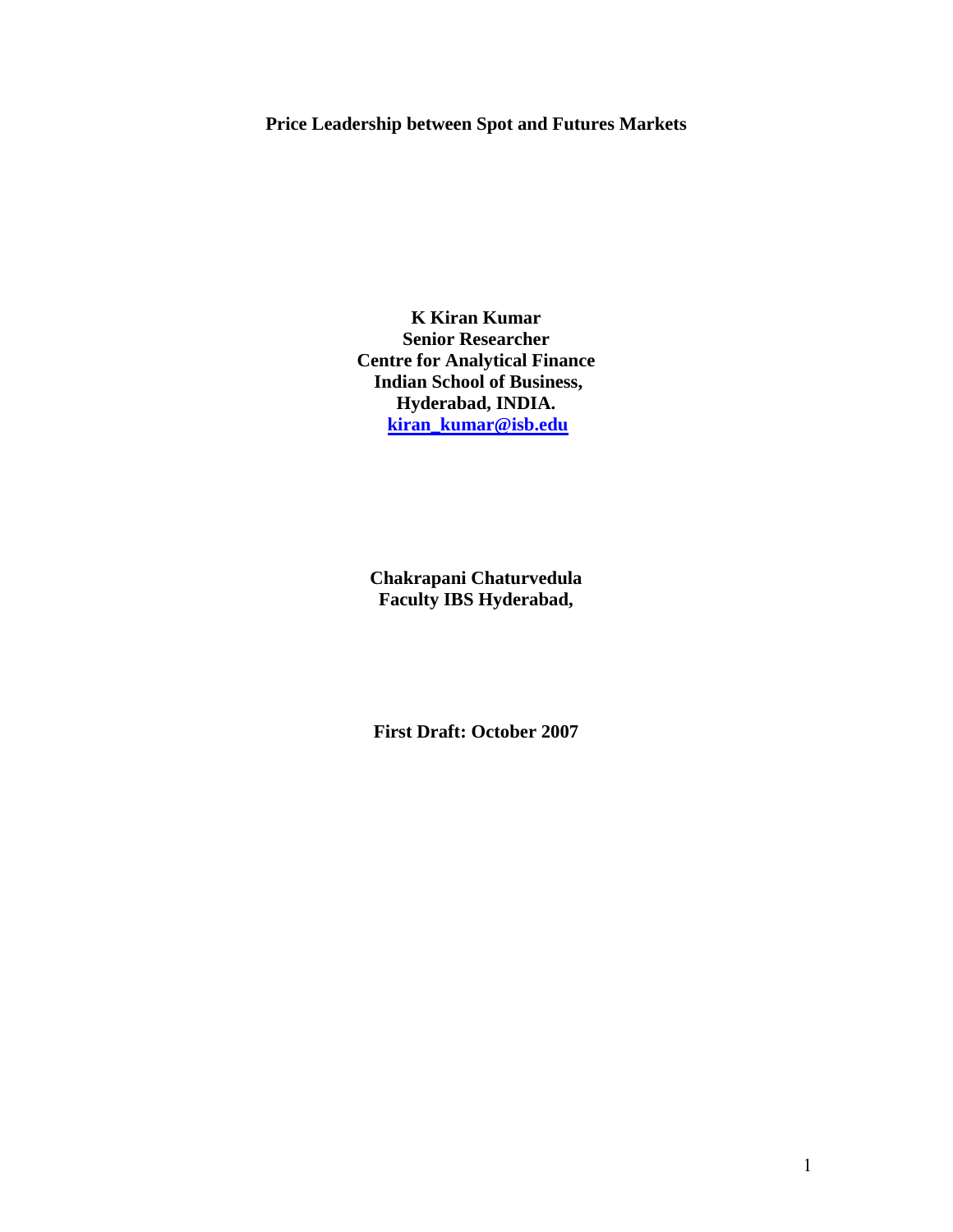### **Price Leadership between Spot and Futures Markets**

# **K Kiran Kumar1 Chakrapani Chaturvedula<sup>2</sup>**

## **ABSTRACT**

The introduction of derivatives segment from the early 2000s onwards has led both to interactions between the spot and futures markets, and to an interest by regulators in controlling any possible harmful influences of this new trading segment. The Individual Stock Futures (ISF) segment is of phenomenal success on Indian bourses and NSE is consistently ranked number one in world ISF segment, even in the absence of strong stock lending mechanism. It is expected that the futures prices can reflect additional information, over and above that already reflected in the spot price, given the leverage benefits and so can serve as a leading indicator for the spot price. So far, no study looks at the ISF contribution to the spot segment and this study attempts to fill that gap. The traditional approach of analyzing the inter-linkages between spot and futures market concentrates on examining causality dynamics in returns and volatilities and do not address the 'extent' of price discovery either in spot or futures market. We follow the Information shares approach as suggested in Hasbrouck (1995, 2002) which takes into account the variability of the innovations in each market's price.

We consider intra-day data (one-minute and five-minute) of 46 NSE Nifty constituent stocks spot and futures segment during Jan 2004 to March 2007. We find that the spot and futures prices are co integrated and mutually adjusting. Building on Information Share approach of Hasbrouck, the price discovery share of futures segment is about 36% compared to that of spot segment is 64%. It is expected that futures market contribute more towards price discovery given huge trading volumes and they carry the natural advantage of cost-effectiveness in terms of leverage benefit. However, the empirical result (or the fact) is spot market leadership in price discovery and this fact is reconciled by probing the clientele of futures market and is consistent with very active participation of retail traders in futures segment.

<sup>&</sup>lt;sup>1</sup> Senior Researcher (CAF), Indian School of Business, Hyderabad

<sup>&</sup>lt;sup>2</sup> Faculty, IBS Hyderabad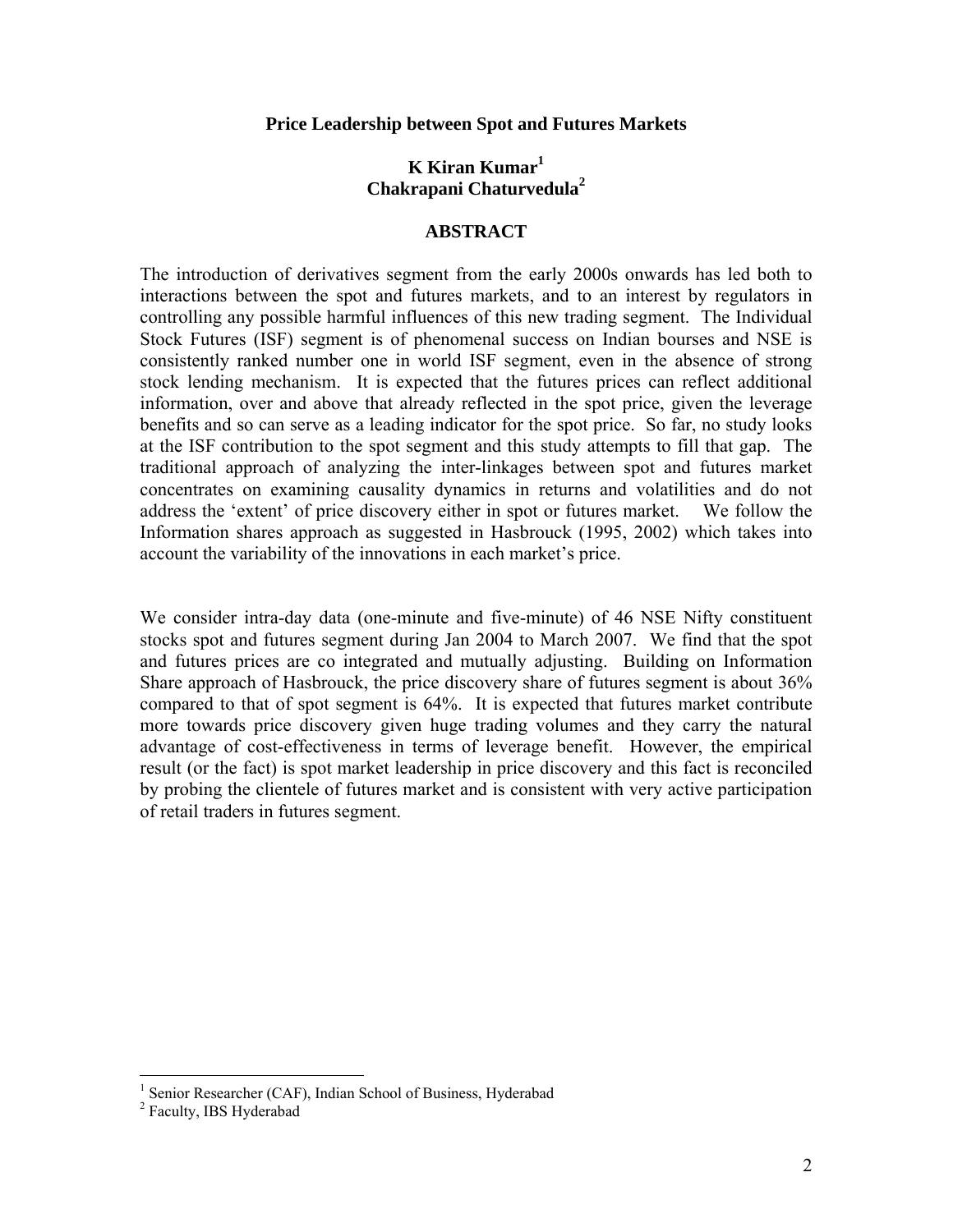### **Price Leadership between Spot and Futures Markets**

### **I. Introduction**

Understanding the influence of one market on the other and role of each market segment in price discovery is the central question in market microstructure design and of utmost importance to regulators and academia. Price discovery is an important function of the exchange and it hints at where do informed traders trade. More precisely, following Schreiber and Schwartz (1986), Price discovery is the process by which markets attempt to find their fair prices. If the markets are efficient and frictionless, then price discovery should be instantaneous and contemporaneous. In practice, between spot and derivatives segments or across different trading venues of the same stock, price discovery takes place in one market and the other markets follow it. The market leader is the one, which provides necessary trading platform or environment to transform the information into prices. All else equal, the price discovery function depends broadly on three factors, viz. trading costs, liquidity and leverage benefits. In essence, the traders assess the direct trade-off of the benefits of leverage in the futures market with the benefits of lower costs of trading and higher liquidity of the spot market. The result of this trade-off is an empirical question that we address here.

Derivative trading started in India in 2000. Since then the average daily derivative trading volume in NSE increased from 20 Million rupees in June 2000 to around 480 billion rupees in August 2007. The trading volume of derivative segment has increased manifold over the years. Though both futures and options were introduced around the same time the size of futures market is at least four times that of the options market. With in the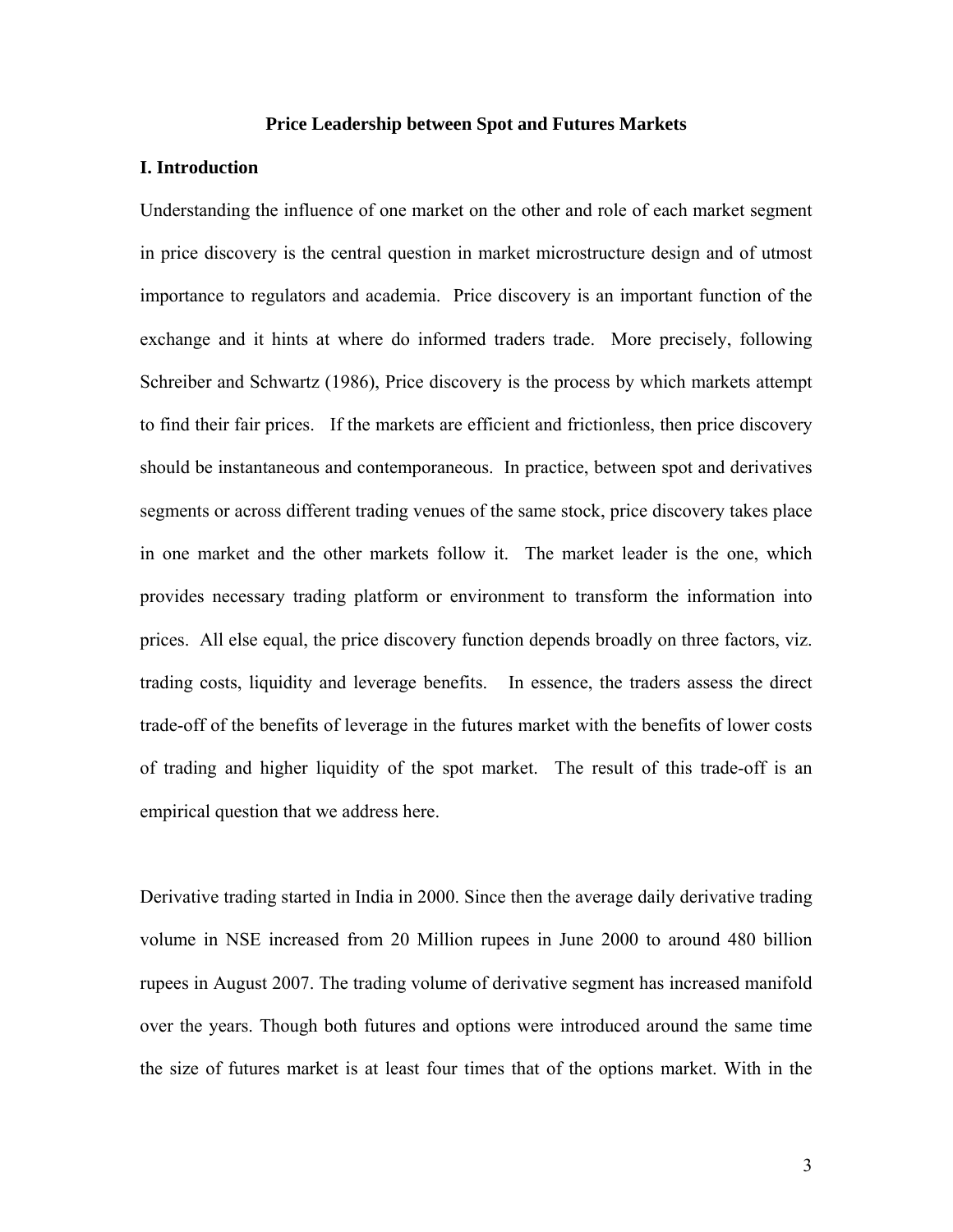futures market, the Individual Stock Futures (hereafter, ISF) segment is of phenomenal success on Indian bourses and NSE is consistently ranked number one in world ISF segment, even in the absence of strong stock lending mechanism. As of July 2007 NSE ranked number one in the world based on the total number of 18.8 million individual stock futures contracts traded. The next best exchange EUREX has 3.2 million ISF contracts traded<sup>3</sup>.

Though derivatives trading started on Indian bourses in 2000, very few studies looked at the dynamics between spot and derivatives segments. The few existing studies concentrated on providing the direction as to which markets leads or lag the other market. The major limitation of these studies is that they won't look at the differences in liquidity, leverage and transaction costs in spot and derivative segments and do not look at the over all nature and extent of price discovery provided by each market segment. Spot and derivative markets are strongly linked to each other by complex arbitrage relationships, which ensure long run price tendency towards an equilibrium constraint. The price series cannot diverge and instead follow paths that cannot drift too far apart. Hence, we expect that the time paths of such variables are responsive to the previous period's pricing error, in that the variables adjust to correct for deviations from the long run equilibrium path. Using error correction model and Hasbrouck information shares approach this paper attempts to compute the 'extent' of price discovery in spot and futures market.

The paper contributes to the growing literature of linkages between spot and derivatives and to the author's knowledge, is the first paper to examine the relative information

 $\overline{a}$ 

<sup>&</sup>lt;sup>3</sup> Source: NSE Derivative Update August 2007 *Source: www.world-exchanges.org.*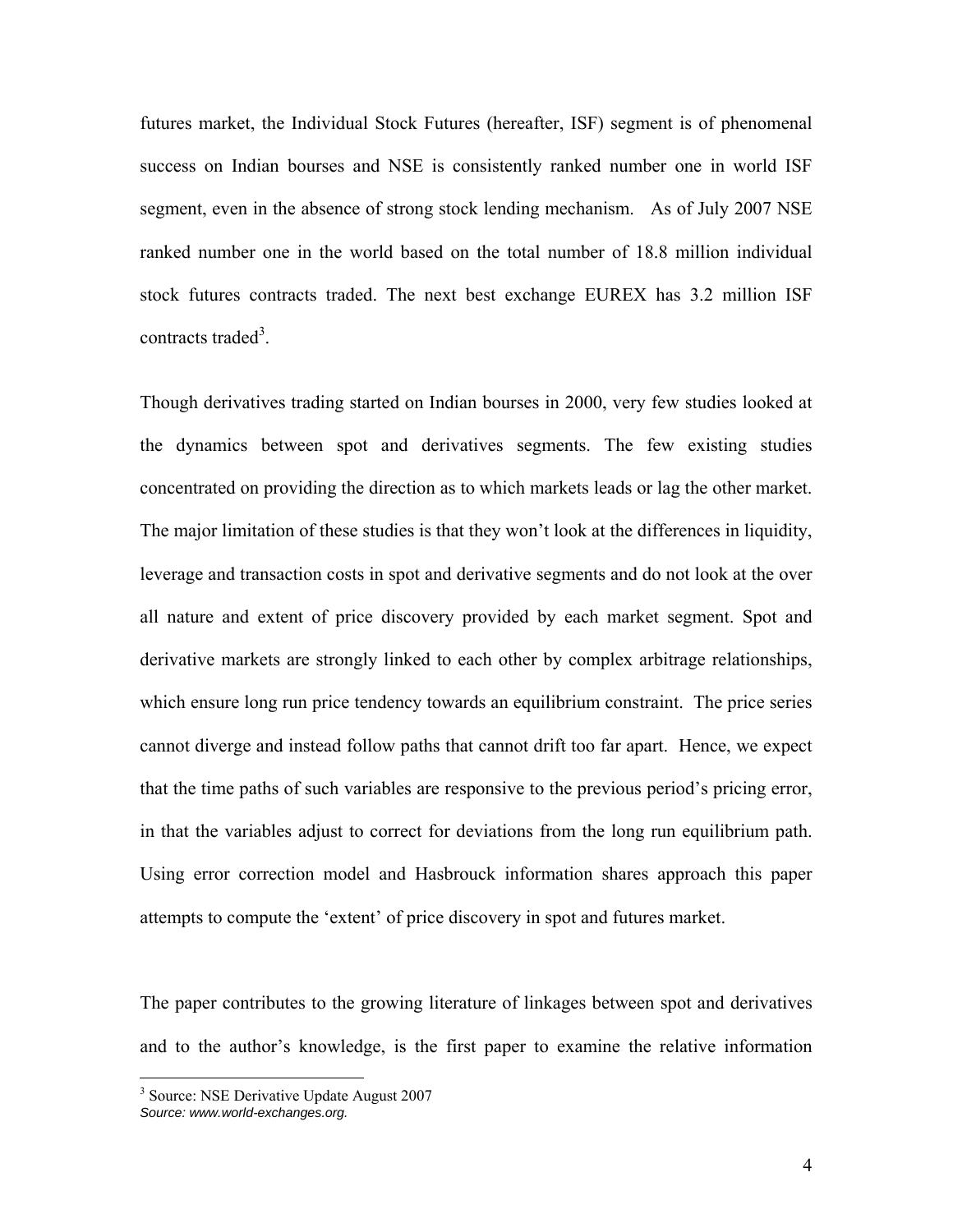shares of spot and futures markets at the individual stock level. The rest of the paper is organized as follows: Section II discuses the literature on price discovery in spot and futures market. Third section presents the data used in the study and fourth section lays down the methodology employed in the paper. Last section reports the results and concludes the paper.

## **II Literature Review**

<u>.</u>

Empirical papers studying the relationship between cash and derivatives markets mainly looked at three things, firstly, the impact of derivative markets on cash markets by analyzing the underlying characteristics before and after derivative introduction. Secondly, by studying the behavior of the cash market around expiration dates and thirdly by studying the lead lag relationship between cash and derivative markets. Broad evidence seems to suggest that derivative markets do not increase the underlying market but tend to make the underlying market more liquid and more informationally efficient.<sup>4</sup>

A close look at the empirical literature gives three different approaches that examine dynamics / linkages between the stocks that trade in different segments or the dynamics of spot and derivative segments of same stock. The first one focuses on the lead-lag relationship between the prices of indices of different indices across countries or prices of same stock trading in different venues and here the focus is on spot and derivative (and more so futures) markets.

Studies which report that index futures lead the cash market in US include Kawaller, Koch and Koch (1987), Stoll and Whaley (1990), Chan (1992), Fleming, Ostdiek and

<sup>&</sup>lt;sup>4</sup> Detailed literature survey on derivative and cash markets could be found in Mayhew(2000)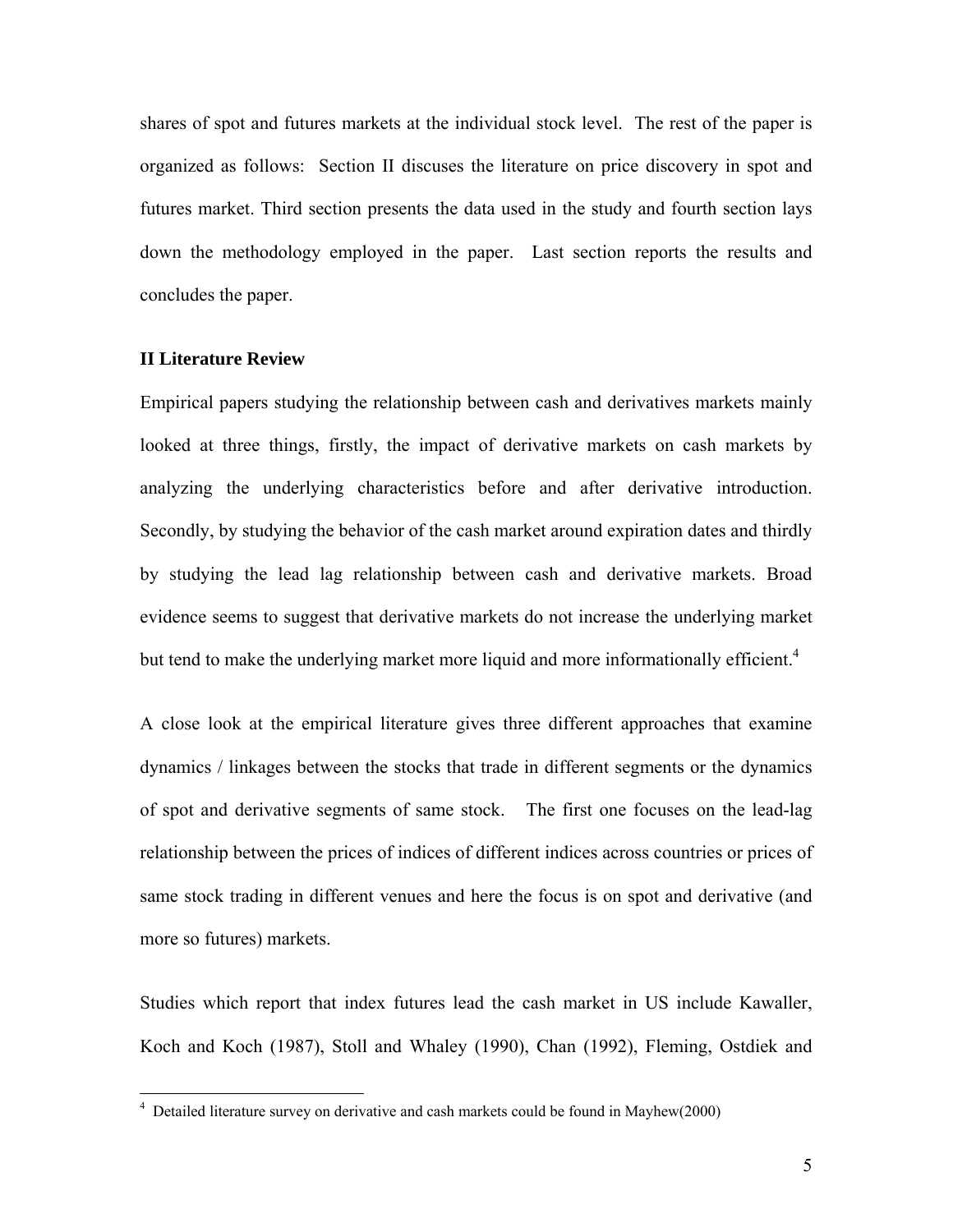Whaley (1996). Kawaller, Koch and Koch (1987) with an interval of one minute trades and without adjusting for infrequent trading shows that S&P 500 futures lead the cash market by 20 to 45 minutes and the cash market does not lead the futures by more than two minutes. Stoll and Whaley (1990) after adjusting for infrequent trading and with an interval of five minute trades finds that S&P 500 futures market lead the spot on an average by 5 minutes. They also report weak evidence of cash market leading the spot market. Chan (1992) finds similar relationship for MMI index futures. Taking five minute intervals he finds that futures market lead the spot strongly when compared to spot leading the futures. Fleming, Ostdiek and Whaley (1996) also show that futures lead the spot markets and note that investors prefer low cost markets and futures market will react faster to new information. According to them trading costs can explain the results where stock prices lag the futures market. Studies from Non US markets include Iihara, Kato, and Tokunaga (1996) on the Nikkei Stock Average and Abhyankar (1995) on the FTSE 100 and both find that futures lead the spot.

In summary, most studies report that the future market leads cash market by a time ranging from 5 minutes to 45 minutes. However, the cash market leads the future market by not more than one to two minutes. The main reasons attributed for this lead-lag relationship in the literature includes that futures markets have lower transaction costs and ease of trading with ability to short sell and marking to market trading.

The next approach looks at the Volatility, following two seminal papers (French and Roll, 1986; and Ross 1989), as it reflects the source of information. French and Roll (1986) found that stock prices are much more volatile during trading hours than non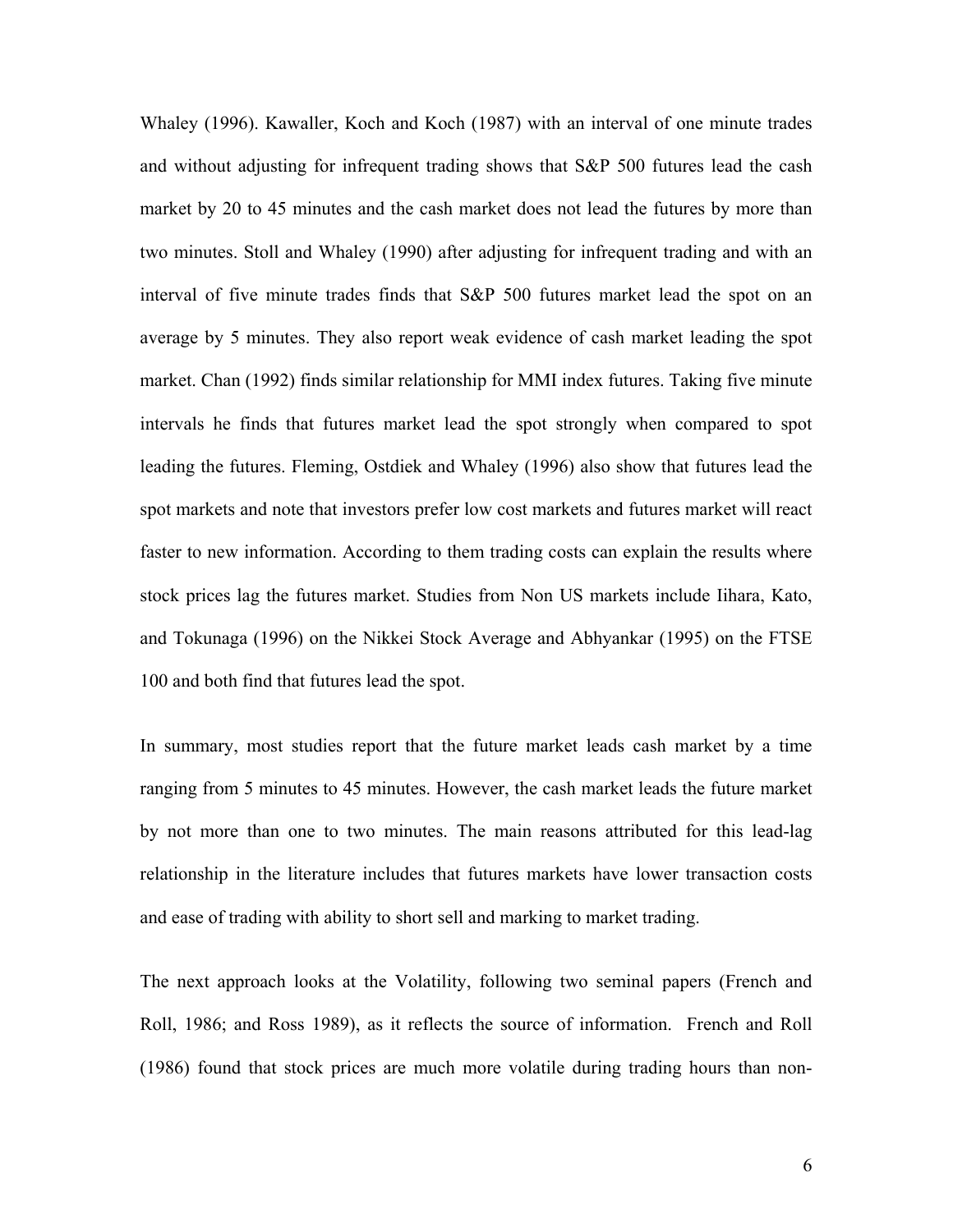trading hours and this extra volatility in trading hours is caused by differences in flow of information. Ross (1989) found that stock volatility is related to the rate of information flow in perfect markets. The transmission of volatility from one market segment to other segment will lead to price discovery and this approach is well established by applying MGARCH framework. Some important studies in this framework are: Karolyi (1995), Koutmos and Booth (1995), Booth et al (1997) across different markets. Chan, Chan and Karolyi (1991), Kawaller, Koch and Koch (1990), Koutmost and Tucker (1996) looked at volatility spillovers and hence price discovery between spot index and index futures markets.

Third approach, newer techniques developed by Gonzalo and Granger (1995) and Hasbrouck (1995) provide measures to compute price discovery for securities traded in multiple markets. The information share associated with a particular market is defined as the proportional contribution of that market innovation-to-innovation in common efficient price. Capturing the information content revealed in each market explains the price leadership that each market has over other.

Papers that have applied similar techniques to futures studies include Booth, So, and Tse (1999) and Tse (1999). Booth, So, and Tse (1999) look at the German DAX index futures, spot and options. They compute Gonzalo- Granger information share and find that futures contribute most to the price discovery process followed by spot and options contribution is negligible. Tse (1999) look at the DJIA futures and spot data for six months from November 1997 to April 1998. Applying the Hasbrouck (1995) information shares approach they find that the futures market dominate the spot market with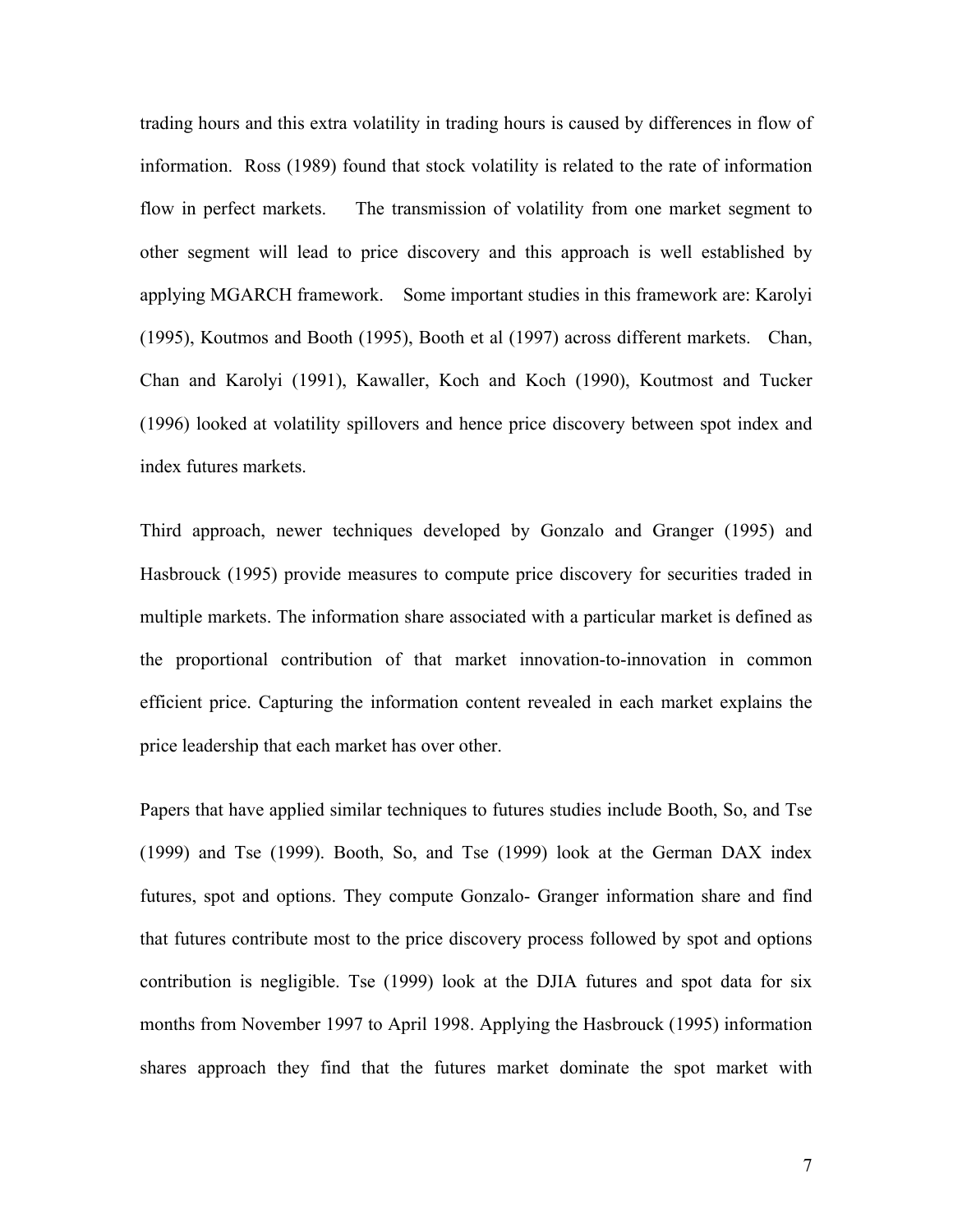information shares of 88% and 12 % respectively for both the markets. Chakroborthy Gulen and Mayhew (2004) apply the Hasbrouck information shares approach to investigate the contribution of options market to price discovery. Booth et al. (2002) use the same technique to measure the price discovery by upstairs and downstairs markets in Helsinki Stock Exchange. Huang (2002) apply it to measure the price discovery in NASDAQ stocks by electronic communication networks and NASDAQ market makers. So and Tse (2004) examines the price discovery process between the Hangseng stock index and index futures series, with a common factor approach.

Early studies looking at lead lag relationship between Nifty spot index and Nifty index futures market in India using daily data include Thenmozhi (2002) and Anand babu (2003). They find that the futures market in India lead the spot market by at least one to two days. They also find that futures market has more power in disseminating information and therefore has been found to play the leading role in price discovery. Mukherjee and Mishra (2006), by looking at six months intraday data from April 2004 to September 2004, find that neither Nifty index futures nor Nifty spot index lead and there is a strong contemporaneous and bi-directional relationship among the index and index futures market in India. To the best of our knowledge, no paper in India computed information shares for futures and spot markets based on the Hasbrouck (1995) technique and is the first one at the individual stock level.

## **III Data Sources and Preliminary Analysis**

The data in this study covers 791 trading days from January 2004 to March 2007, both inclusive. Both stock and futures tick-by-tick transactions data give the time price,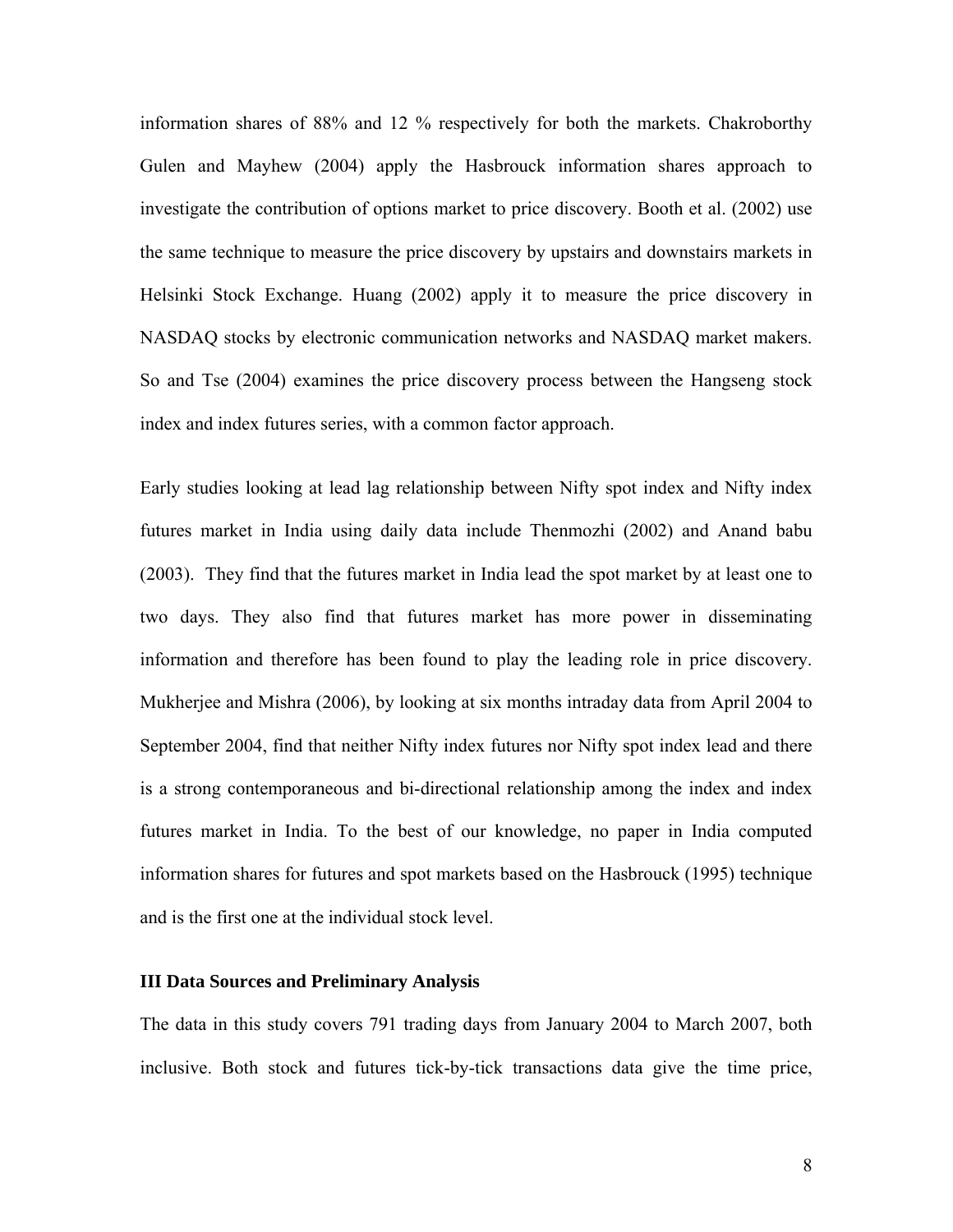volume of each transaction. On each day we have stock name, price, traded quantity and time stamped to the last second. We thank NSE Research Initiative for providing both data sets.

We explicitly recognize that the high frequency of microstructure data is crucial to testing for pricing dynamics across informationally linked markets for two reasons: First, cointegration models capture "long-run" equilibrium relationships where in time series can diverge temporarily but then readjust to persistent cointegrated patterns. One year data of Reliance trades, at one-minute frequency, is long run in the sense that more than 90,000 such price adjustments can occur. Second, we must guard against observation intervals so long that error correction takes place within rather than between intervals. Just as annual data on household consumption and income cannot detect an error correction process reflecting monthly household budgets, so too, daily stock price data cannot detect the error correction from higher frequency trading strategies.

Bearing this in mind, we construct a high frequency comparison of prices of spot and futures segment. We sample at one-minute intervals, recording the last transaction price in each one-minute time partition. If no observation occurs in the interval then the previous period's price is recorded. Each trading day comprises 330 one-minute time intervals (ie., ignoring the first five minutes of each day) making a total of 2,60,000 (approximately) observations per stock. From one minute price series, we construct continuously compound returns (log returns). The nearby contracts data is used in calculating futures returns, as the nearby contracts are the most actively traded. Further,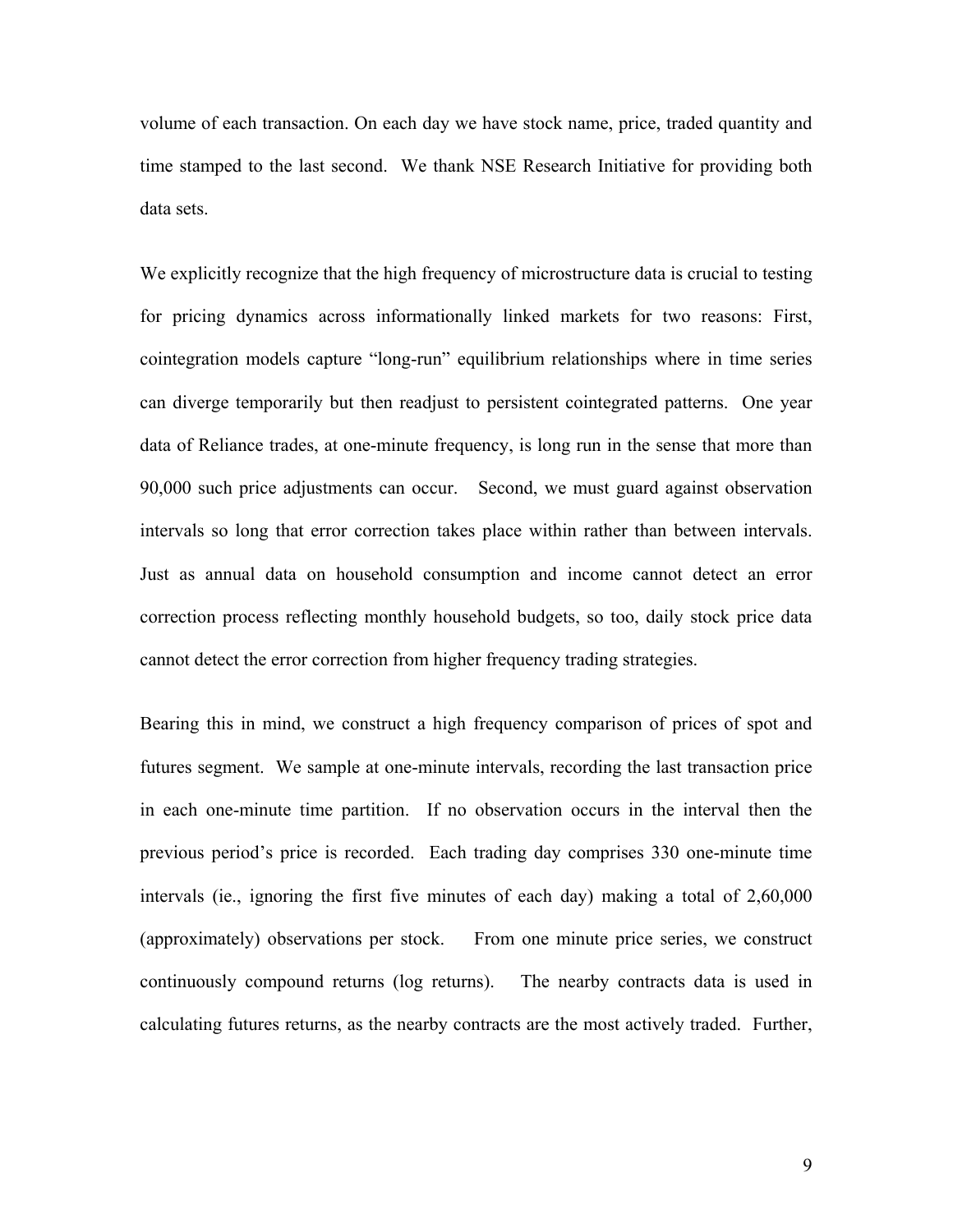to remove the effect of rollover of contracts on expiration, we consider middle month contracts data just one day prior to expiration day in place of near futures contracts data.

Analysis of the intra-day price discovery process requires the data series be synchronous across the markets. Non-synchronicity of a data series could bias the price discovery abilities of the markets. Nevertheless, it is impossible to have trades in both markets occurring at the same time. To check if the one-minute data interval will introduce bias into the analysis, a careful check of the trading activities of the two markets is necessary. For both markets, trading is active and the problem of non-synchronicity is not serious. Thus, the problem of infrequent trading is not serious. Results are qualitatively the same for the five-minute interval used. The discussion below is based on the one-minute data interval.

The first step in testing for co integration is to determine the order of integration of each series. The most common approach is the augmented Dickey-Fuller (ADF) test based on Dickey and Fuller. To ensure that sufficient trading activity takes place, only 46 stocks with the most active series are chosen for this study. Table 2 lists the set of stocks considered in the study along with the market capitalization of each stock at the end of the sample period.

#### **III. A. Preliminary Data Analysis**

Price discovery will occur in the market for which trading costs are the least, thus providing the highest net profits from information trading. The concern is on indirect trading costs and not the direct costs like brokerage and related fees. The indirect cost is measured through Impact cost, the price concession due to the trade's impact on price. In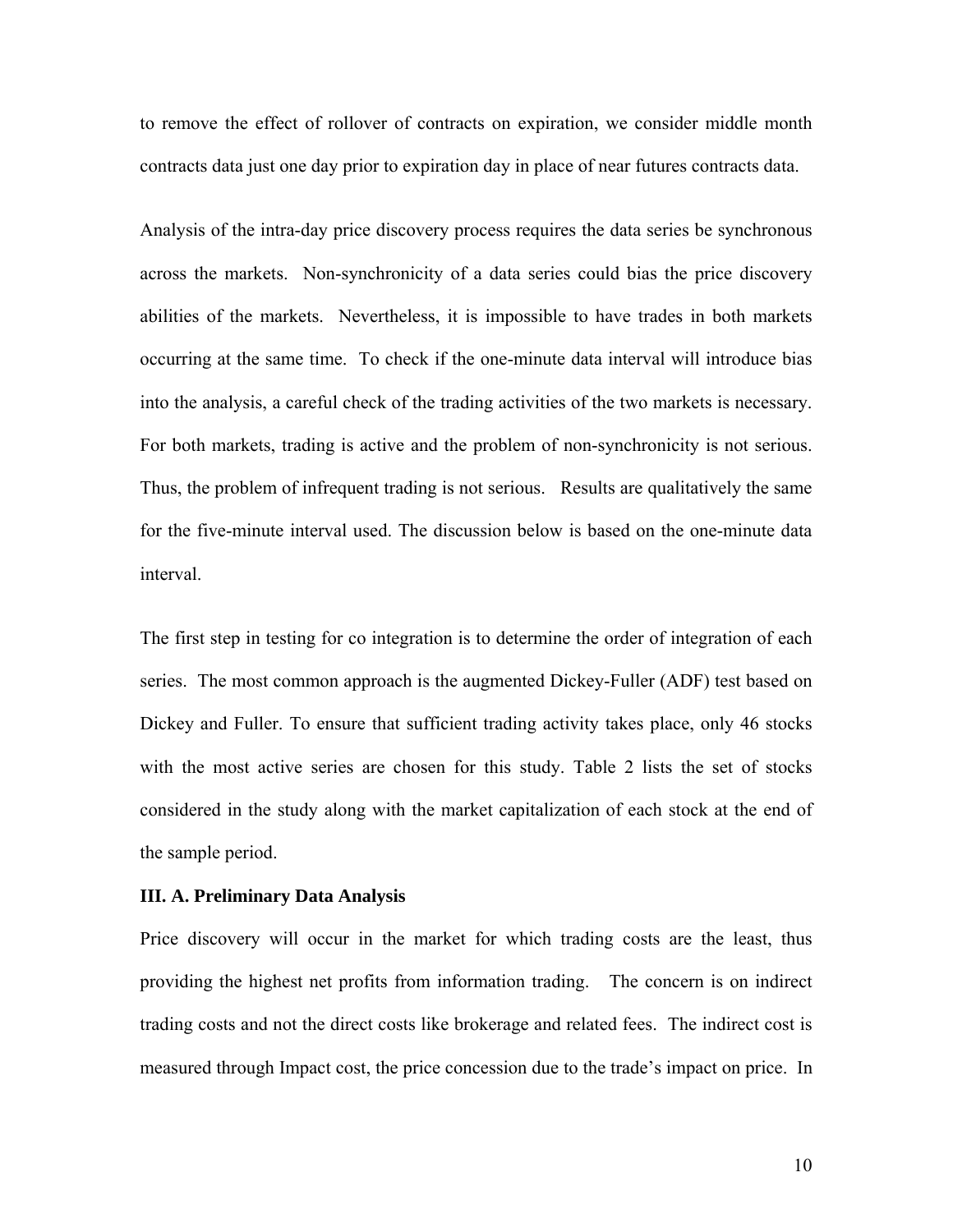addition, the market preference of informed traders is a function of the relative depth offered by each market. As futures segment provide extra leverage to the investor, it is expected that the informed investor would like to trade on his information first in futures segment. Stated differently, the informed investor prefers to use his information set in a market, which offers more leverage, lower trading costs and to the extent informed traders trade in a particular market it will lead to higher price discovery in that market.

Table 2 reports the average impact cost and trading volume of each stock across spot and futures segment for March 2007 (and similar values appear through out the sample period). As can be seen, the spot market offers lower trading costs and higher liquidity than the futures market, consistently for all the stocks considered in the study. The preference of market place is trade-off of benefits of leverage in futures with the benefits of lower trading costs and higher liquidity in the spot market. The result of this trade-off is an empirical question and will be addressed in next section.

### **IV. Methodology on Price Discovery Measures**

Consider the case of a stock whose price can be represented as a random walk and which trades without transaction costs in two venues:

$$
p_{1,t} = p_{1,t-1} + \varepsilon_{1,t}
$$
  
\n
$$
p_{2,t} = p_{2,t-1} + \varepsilon_{2,t}
$$
  
\n
$$
\varepsilon_t \sim \text{WN}(0, \Omega)
$$
 (1)

where  $p_{it}$  is the observed price and  $\varepsilon_t$  is the vector of price innovations at time t. Clearly, there must be a relationship between the innovations in markets 1 and 2; were this not true, the two price series would diverge as each market's price would follow a separate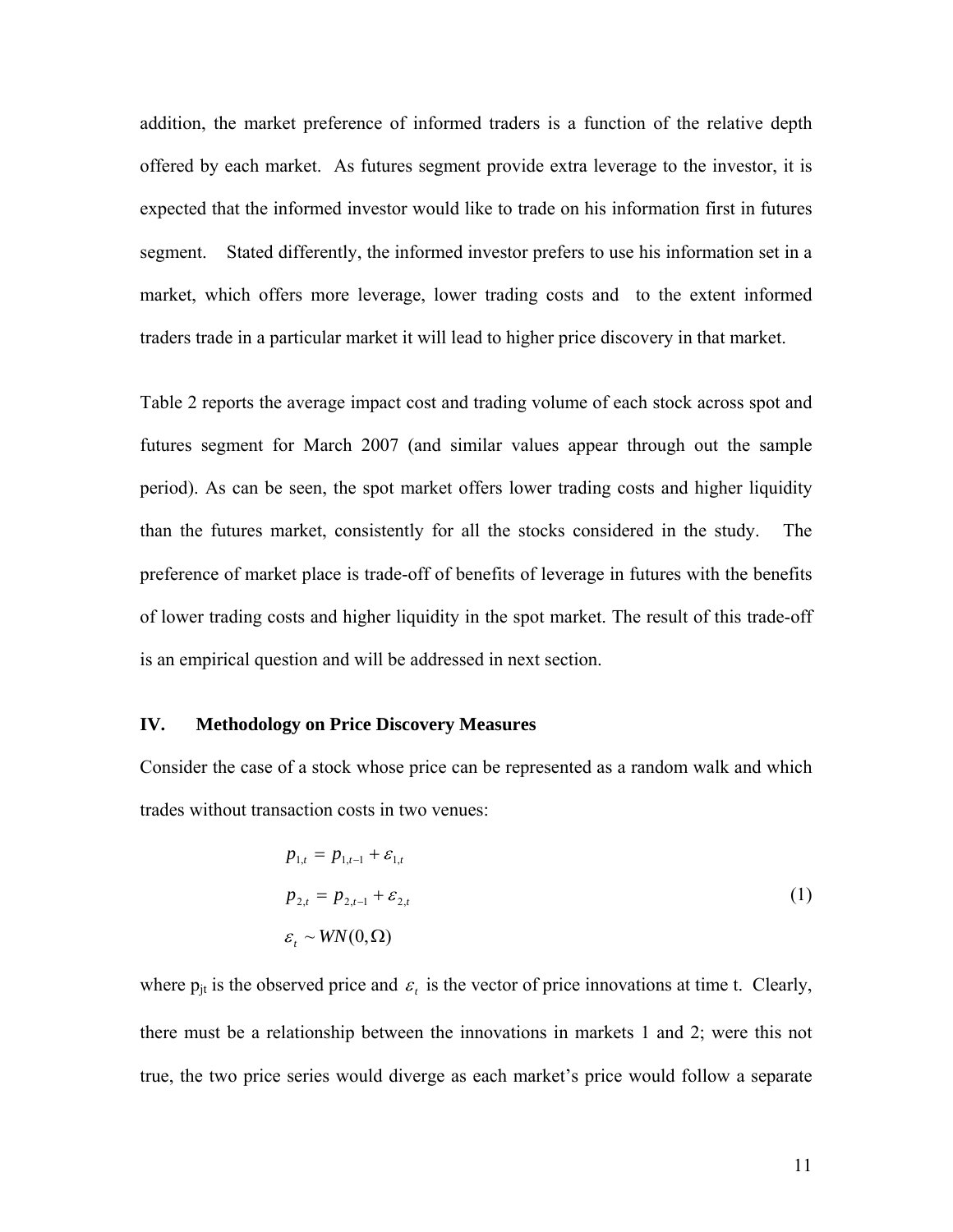random walk, creating arbitrage opportunities. If we make the additional assumption that traders in market 1 observe market 2 prices with a one-period lag and vice versa, then prices in each market will reflect all information except the current period's innovation in the alternate market. We can express each price as a sum of innovations obtained from two price series and their difference is stationary and hence cointegrated. The nonstationary vector of prices can be represented as a finite order autoregressive process; it can be represented through an error correction model (ECM) of the form:

$$
\Delta p_t = \alpha \beta p_{t-1} + \Gamma_1 \Delta p_{t-1} + \Gamma_2 \Delta p_{t-2} + \dots + \Gamma_k \Delta p_{tk1} + \varepsilon_t \tag{2}
$$

where  $\beta p_{t-1}$  is a stationary combination of lagged price levels and the remaining terms represent a  $k<sup>th</sup>$ -order vector autoregression of first differences. In the case where the vector  $p_t$  contains two elements, the ECM can be estimated using a two-step procedure in which the cointegration vector  $\beta$  is estimated in the first step through a cointegrating regression; the remaining coefficients can be estimated with OLS (Engle and Granger, 1987). When the vector  $p_t$  consists of more than two elements, Johansen's reduced rank regression procedure can be used to identify the number of cointegrating relationships (Johansen, 1988); the system can then be estimated in one step using maximum likelihood estimation. Note that the system cannot be modeled as a VAR of differences without the  $\beta p_{t-1}$  error correction term; such a model is mis-specified because it does not incorporate the long run cointegration relationship,  $\beta p_t$ , which prevents the elements of  $p_t$ from diverging.

However, note that, each market's price change reflects both informational innovation and noise caused by uninformed trading and microstructure effects. Although market i may observe market j's price, participants cannot know with certainty whether market j's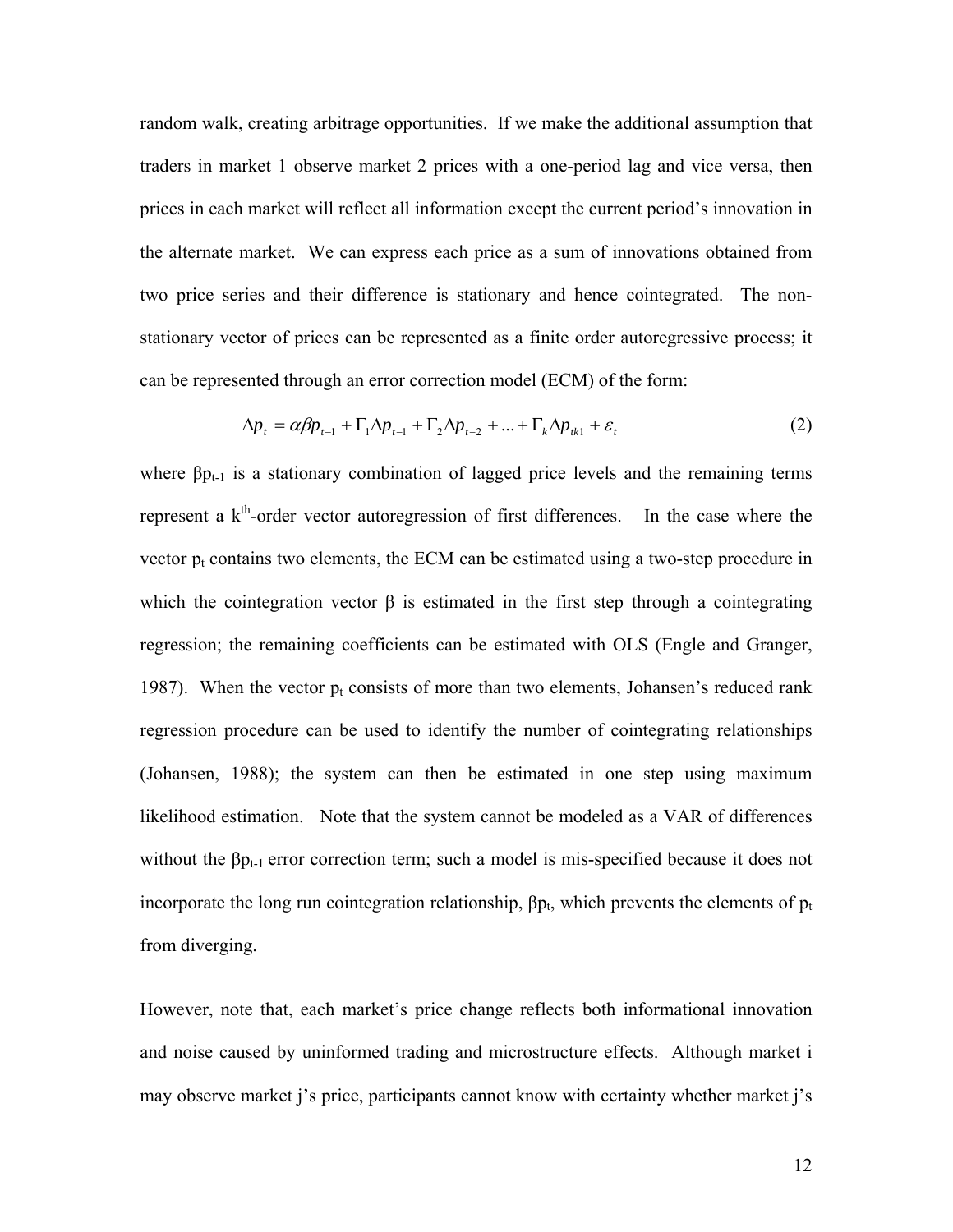price change is due to information or noise. Consequently, market i will react to market j over a number of lags (for example, as traders observe that the innovation persists), or will react to the disequilibrium  $\beta p_{t-1}$  itself (in equilibrium  $\beta p_{t-1} = 0$ ) to adjust market i's price for information originating in market j. In practice, prices may differ due to trading costs; with additional assumption that trading costs are stationary,  $\beta p_{t-1}$  can be centered (by subtracting its sample mean) and the system can be estimated through OLS (Hasbrouck, 1995).

A number of different approaches to attributing price discovery using the ECM representation have been mentioned in the literature. Harris, McInish, Shoesmith and Wood (1995) describe price discovery occurring on the New York, Midwest and Pacific Stock Exchanges; they show that when a regional market's price differs from the NYSE's price (an out-of-equilibrium condition where  $\beta p \neq 0$  in Equation 2), the regional exchange's adjustment is greater in magnitude than that of the NYSE: the regional exchange adjusts its price more than the NYSE does to bring prices back to equilibrium. This approach's main advantage is its clear intuition: when market 1 and market 2's prices differ, the magnitude of  $\alpha$  term from the ECM suggests which market bears the price discovery burden. However, this methodology ignores the adjustments captured in the VAR terms, potentially discarding the information constrained in significant lagged reactions to innovations in alternate markets.

An alternate approach involves identifying the common factors in  $p_t$ . Stock and Watson (1988) show that if a series is cointegrated, there exists a common factor representation of the form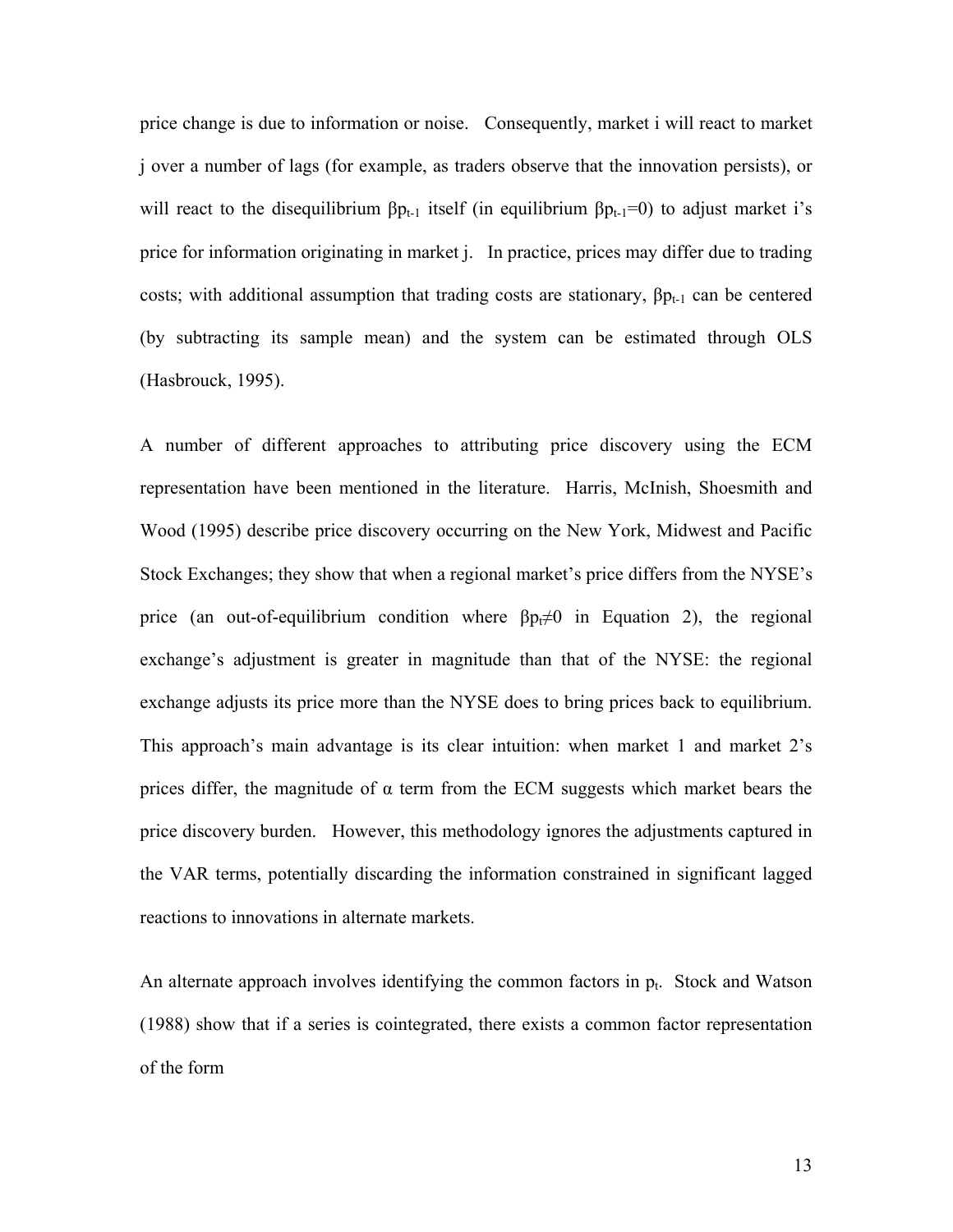$$
X_{t} = X_{0} + A \tau_{i} + a_{t}
$$

$$
\tau_{t} = \pi + \tau_{t-1} + \nu_{t}
$$

where  $\tau_t$  is a linear combination of k random walks with drift  $\pi$  and transitory components  $a_t$ . Gonzalo and Granger (1995) present a methodology to identify the permanent and transitory effects in a cointegrated system, expressing the underlying common factor as a weighted average of contemporaneous prices with innovations that are orthogonal to the error correction process ( $\beta p_t$  in equation 2). Harris, McInish and Wood (2002) apply the Gonzalo-Granger methodology to trade data for DJIA stocks on the NYSE and regional exchanges, documenting changes in information share and trading volume share over time. This methodology has an attractive basis in permanentversus transitory- effects decomposition, but requires a simplifying assumption. The Stock and Watson common trend is a true random walk only when the common factor is a combination of prices at all leads and lags. In application, the Gonzalo-Granger common factor is a linear combination of contemporaneous prices. This leaves it with undesirable properties: the innovation in the common factor are generally highly auto correlated and have a significantly larger variance than the innovation in the random walk described by the Stock and Watson common trend model (Hasbrouck, 2002 and DeJong 2002).

A third approach to attribution of price discovery is presented by Hasbrouck (1995). Hasbrouck introduces the information share measure which captures the variation in the underlying random walk introduced by each market. Assuming that each market's price is a random walk and that they share a single common trend, prices at time t can be expressed as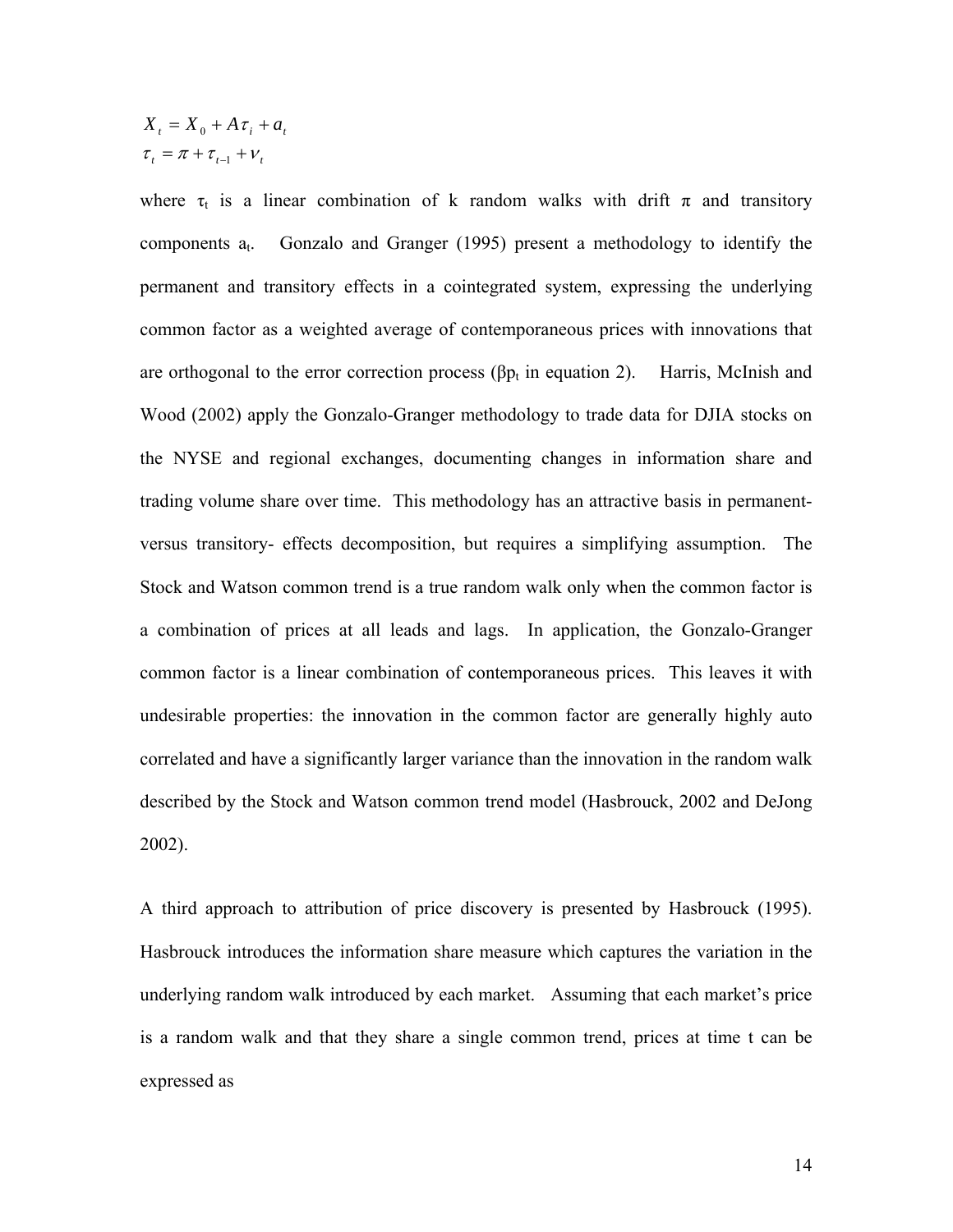$$
p_t = p_0 + \Psi(1) \sum_{i=1}^t \varepsilon_i + \Psi(L)\varepsilon_t \tag{3}
$$

where  $\psi(L)$  is a matrix in the lag operator and  $\psi(1)\sum_{i=1}^{t}$ *i t* 1  $\varepsilon$ , captures the random walk common to all prices in  $p_t$ . The number of common trends is equal to the number of markets, n, less the number of cointegrating relationships. When all markets contribute information, there are n-1 cointegrating vectors leaving a single common trend. When there is a single underlying random walk, the rows of  $\psi(1)$  must be identical. The elements of each row quantify the impact of innovations in each market on the underlying shared random walk; if the rows were different, the elements of  $p_t$  (the prices in each market) would follow separate random walks. After estimating the ECM,  $\psi(1)$  (a sum of an infinite series of moving average coefficient) can be approximated from the error correction model's parameters. Since each row of  $\psi(1)$  is identical, Equation 3 can be expressed as

$$
p_t = p_0 + \Psi(\sum_{i=1}^t \varepsilon_i)l + \Psi(L)\varepsilon_t
$$

where l is an nx1 column of ones and  $\psi_i$  can be thought of as the proportion of market j's price innovations impou8nded into the underlying random walk shared by all markets.

Hasbrouk's information share measure is similar to a variance decomposition of the s step ahead forecast of a stationary VAR process (Hamilton, 1994). Consider a zero mean covariance stationary vector autoregressive process of order k with no unit roots

$$
y_{t} = \Phi_{1} y_{t-1} + \dots + \Phi_{k} y_{t-k} + \varepsilon_{t}
$$
\n(4)

The Wold decomposition theorem states that this process can be represented as an infinite order moving average: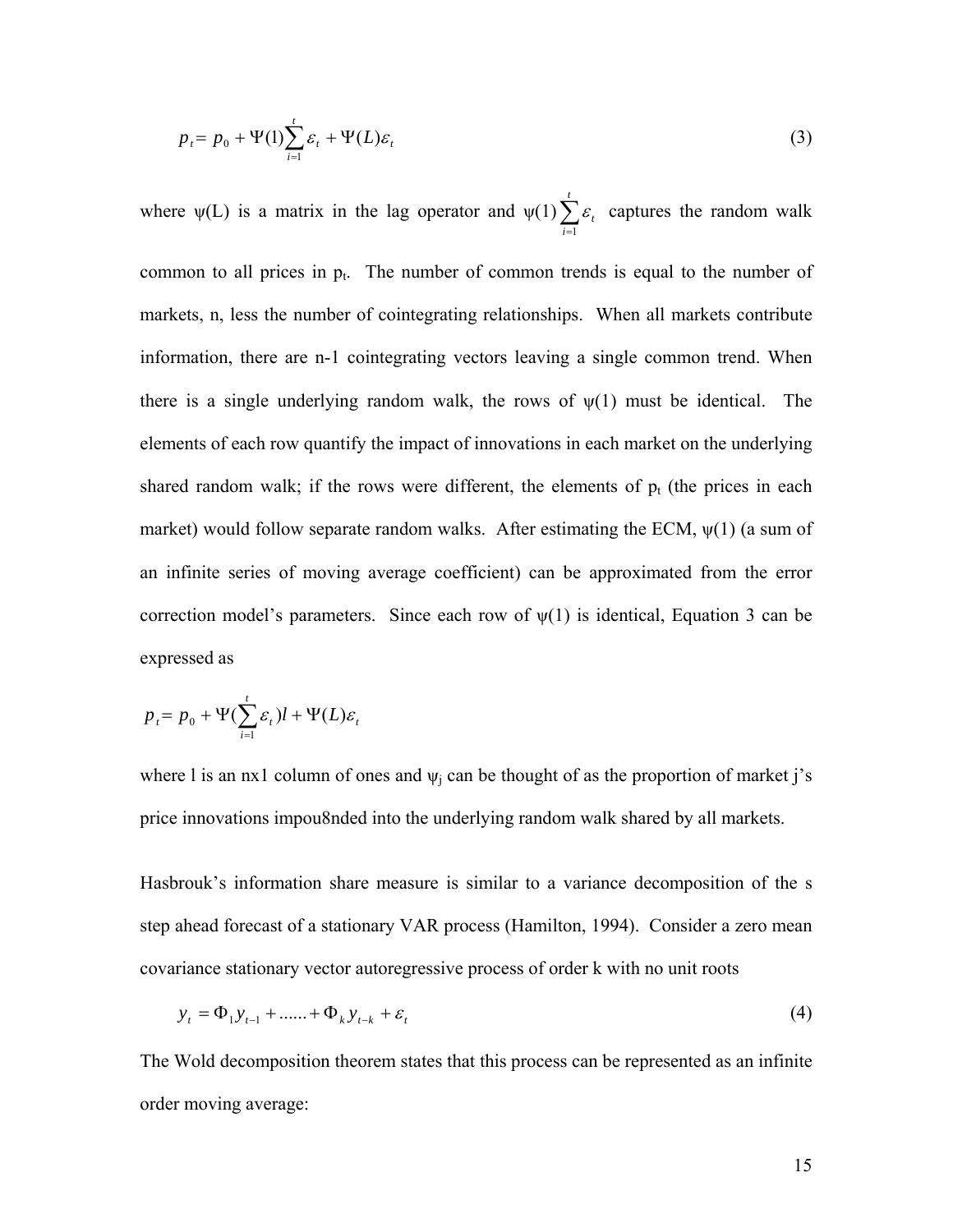$$
y_t = \Psi_1 \varepsilon_{t-1} + \Psi_2 \varepsilon_{t-2} + \dots + \varepsilon_t
$$
  

$$
\varepsilon_t \sim N(0, \Omega)
$$
 (5)

where the VMA coefficients  $\psi$  can be calculated by recursive substitution according to the relation

$$
\Psi_s = \Phi_1 \Psi_{s-1} + \Phi_2 \Psi_{s-2} + \dots + \Phi_p \Psi_{s-p}
$$
  
\n
$$
\Psi_0 = I_n
$$
  
\n
$$
\Psi_s = 0 \forall s < 0
$$
  
\n
$$
Var(y_t) = \Psi \Omega \Psi'
$$
\n(6)

where  $\psi$  is a vector of  $\psi_s$ .

Hasbrouck's information share measure is given as:  $IS_j = \frac{y - y_j}{\Psi \Omega \Psi'}$  $IS_j = \frac{\Psi_j^2 \Omega_{jj}}{\Psi_j^2}$ 2 is simply the proportion of variance in the underlying, shared random walk attributable to market j's innovations. Since Ω is generally not diagonal, however, we can only place upper and lower bounds on IS<sub>J</sub>. This is accomplished by permuting Ψ and  $\Omega$ , placing the elements corresponding to each particular market in the first and last position in turn, cholesky factorizing each permutation. The iterative cholesky factorizations ascribe the maximum and minimum fraction of total variance in  $p_t$  to each market, allowing us to bound the information share from above and below. The range spanned by maximum and minimum of these factorizations is a function of what proportion of the variance of  $\varepsilon_t$  occurs in the off diagonal elements of  $\Omega$ . In application, the range of the maximum and minimum information share is smallest when  $p_t$  is modeled with the finest feasible time resolution so the relationship between innovations in different markets is identified in the greatest possible detail.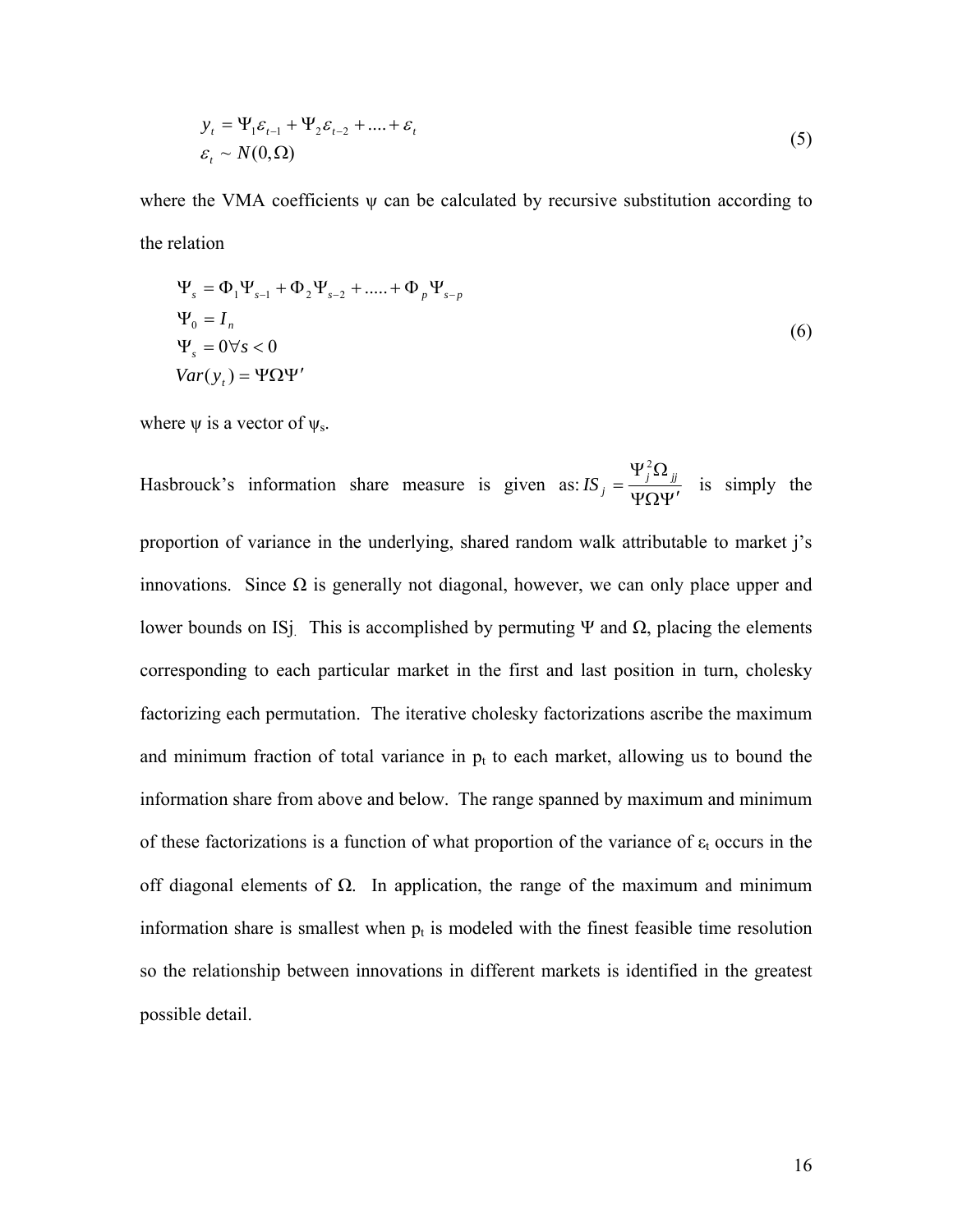While information share methodology is somewhat more complex and computationally intensive than the common factor analysis suggested by Stock and Watson, it implies an underlying common trend with desirable properties. The innovations in the implied efficient price incorporate the information at all lags in the ECM and tend to have a lower variance than innovations to the Gonzalo-Granger common factor constructed as a linear combination of contemporaneous prices. In the present study, we use Hasbrouck's information share approach to determine the price discovery in spot and futures markets.

## **V Results and Discussion**

 $\overline{a}$ 

Table 3 reports the results of price discovery attribution in spot and futures segment by using Hasbrouck's Information Share approach. We estimated Information Shares for each day of spot and futures segment across all 46 stocks. As the Hasbrouck methodology identifies a range (lower and upper bound), we average the bounds and take it as Information Share of the market segment for that  $day^5$ . Further, we take Mean and Median of Information Shares over the sample period for each stock and resulting numbers are reported in Table 3.

As can be read from the Table 3, the Information Share is generally higher in spot segment consistently for all the stocks. The Information Share is highest (lowest) for L&T stock in spot (futures) segment at 90% (10%). On the other hand, the Information Share is lowest (highest) for VSNL stock in spot (futures) segment at 53% (47%). The evidence appears to be quite strong conveying that the spot markets contribution is major in price discovery.

 $<sup>5</sup>$  Baillie et al. (2002) provide evidence that the midpoint between the upper and lower bounds of</sup> information shares is a reasonable measure of a market's contribution to price discovery.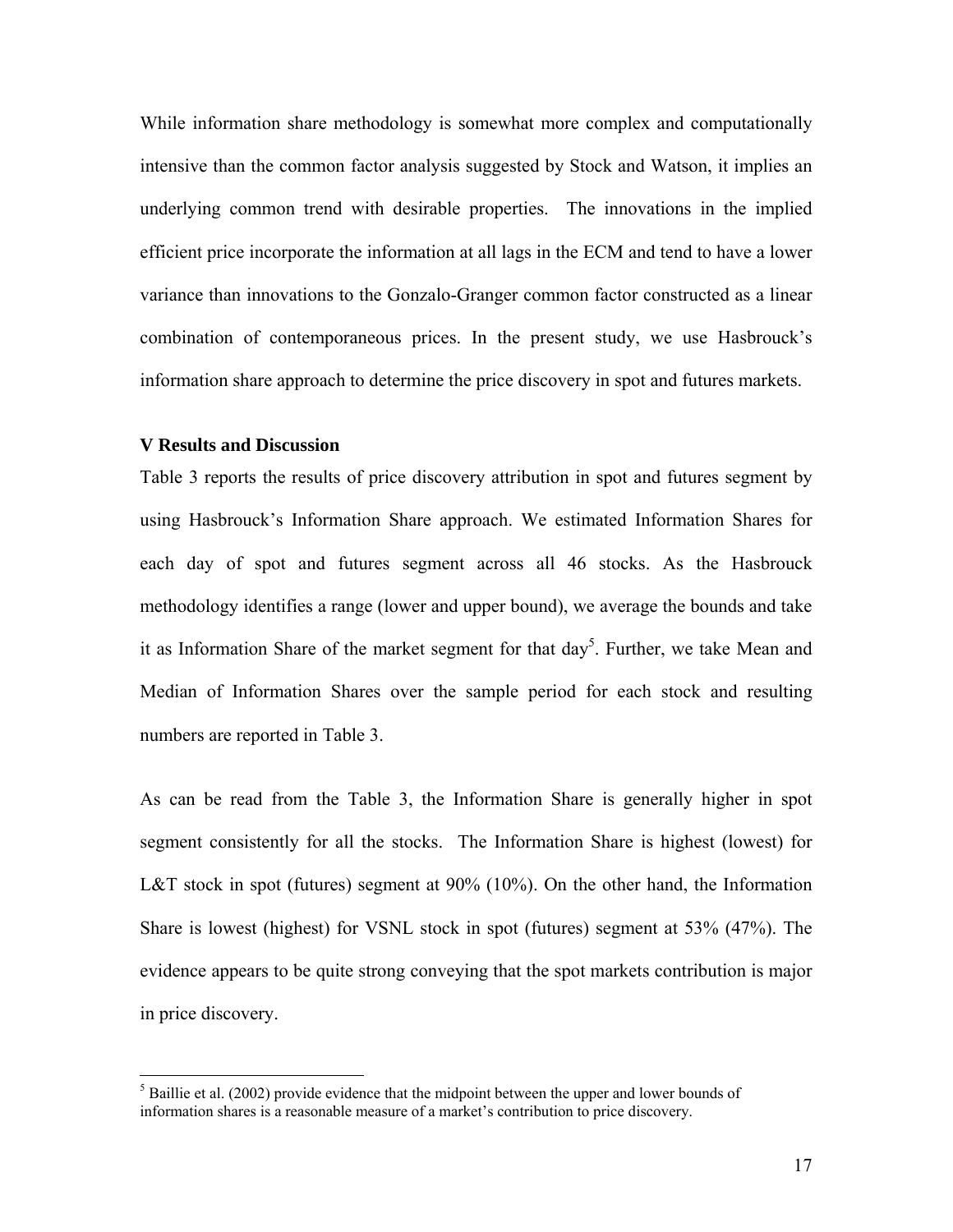This evidence, prima face, sounds counter intuitive as traditionally we felt that 'informed' investors trade in futures (derivatives) segment as they offer leverage benefits and trades of informed investors cause permanent shifts in prices and hence more price discovery in futures segment. We probe further to see why futures segment is not the leader in price discovery. This probe takes us into look at the trading parties' involvement in futures trading vis-à-vis spot market trading. Table 4 reports the clientele of trading parties share in total derivatives turnover for the period June 2006 to March 2007 (and similar pattern exists through out the sample period). The percentage contribution in total turnover by Institutional trades is about a mere 11% compared to retail share (65%) and proprietary trades (24%). Given the low percentage share of institutional trades in derivatives segment, it is expected that the 'price relevant' information is not getting reflected first in derivatives segment. It is important to note a recent study by, Jones and Lipson (2003), who show that retail order flow, has a minimal impact on price changes compared to nonretail order flow in NYSE and concludes that non-retail order flow carries price-sensitive information. Our finding is in tune with Jones and Lipson (2003), as institutional participation is minimal in derivatives due to the SEBI regulations prevalent in Indian stock market, informed traders prefer spot market and hence spot segment enjoys price leadership over futures segment.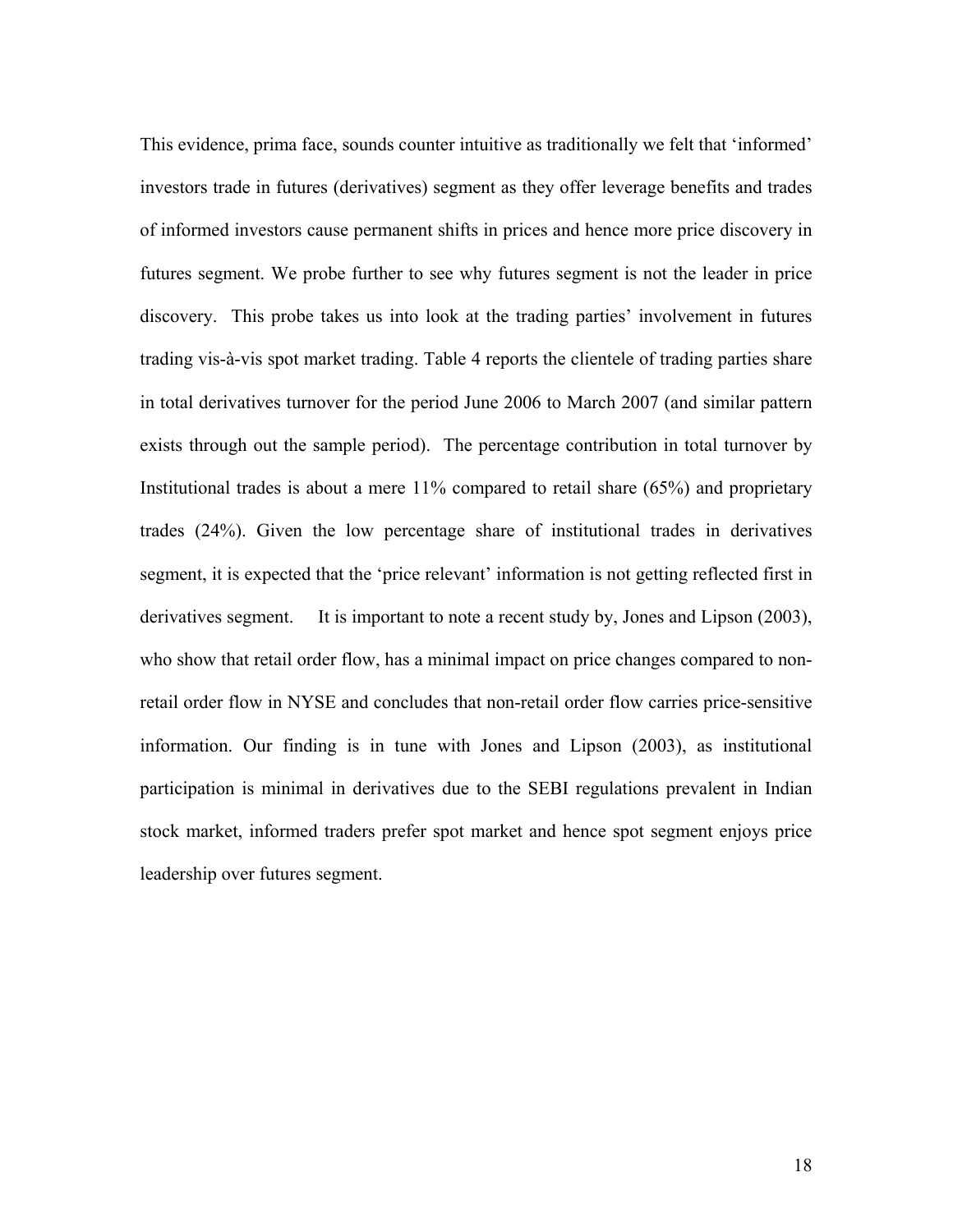## **References**

- 1. Abhyankar, Abhay H., (1995). Return and Volatility Dynamics in the FT-SE 100 Stock Index and Stock Index Futures Markets, Journal of Futures Markets 15, 457-488.
- 2. Anand Babu P. et al. (2003). The Temporal Price Relationship between the Index Futures and the Underlying Cash Index: Evidence from the Indian Stock Market, Paper Presented at the International Conference on Business & Finance *2003*, Hyderabad, India.
- 3. Baillie, R. T., Booth, G., Tse, Y., and Zabotina, T.V. (2002). Price Discovery and Common Factor Models, Journal of Financial Markets, 5, pp 309-321.
- 4. Booth, G. G., So, R. W., & Tse, Y. (1999). Price discovery in the German equity index derivatives markets. The Journal of Futures Markets, 19(6), 619-643.
- 5. Booth, G.Geoffrey, Ji-Chai Lin, Teppo Martikainen, and Yiuman Tse, (2002). Trading and pricing in upstairs and downstairs stock markets, Review of Financial Studies 15, 1111–1135.
- 6. Chakravarty, Sugato, Huseyin Gulen, & Stewart Mayhew. (2004). Informed trading in stock and option markets. Journal of finance, 54(3): 1235-1257.
- 7. Chan, K., K.C. Chan and G.A. Karolyi, (1991). Intraday volatility in the stock index and stock index futures markets, Review of Financial Studies 4, 657-684.
- 8. Chan, Kalok, (1992). A Further Analysis of the Lead-Lag Relationship between the Cash Market and Stock Index Futures Market, Review of Financial Studies 5, 123-152.
- 9. De Jong, F., (2002). Measures of Contribution to Price Discovery: A Comparison, Journal of Financial Markets, 5, pp 323-327.
- 10. Engle R F and Granger G W, (1987). Cointegration and Error Correction: Representation, Estimation and Testing, Econometrica, 55, pp 251-276.
- 11. Fleming, J., Ostdiek, B., & Whaley, R. E. (1996). Trading costs and the relative rates of price discovery in stock, futures, and option markets. The Journal of Futures Markets, 16, 353-387.
- 12. French, K R and Roll, R (1986). Stock Return Variances: The Arrival of Information and the Reaction of Traders, Journal of Financial Economics, 17, pp5-26.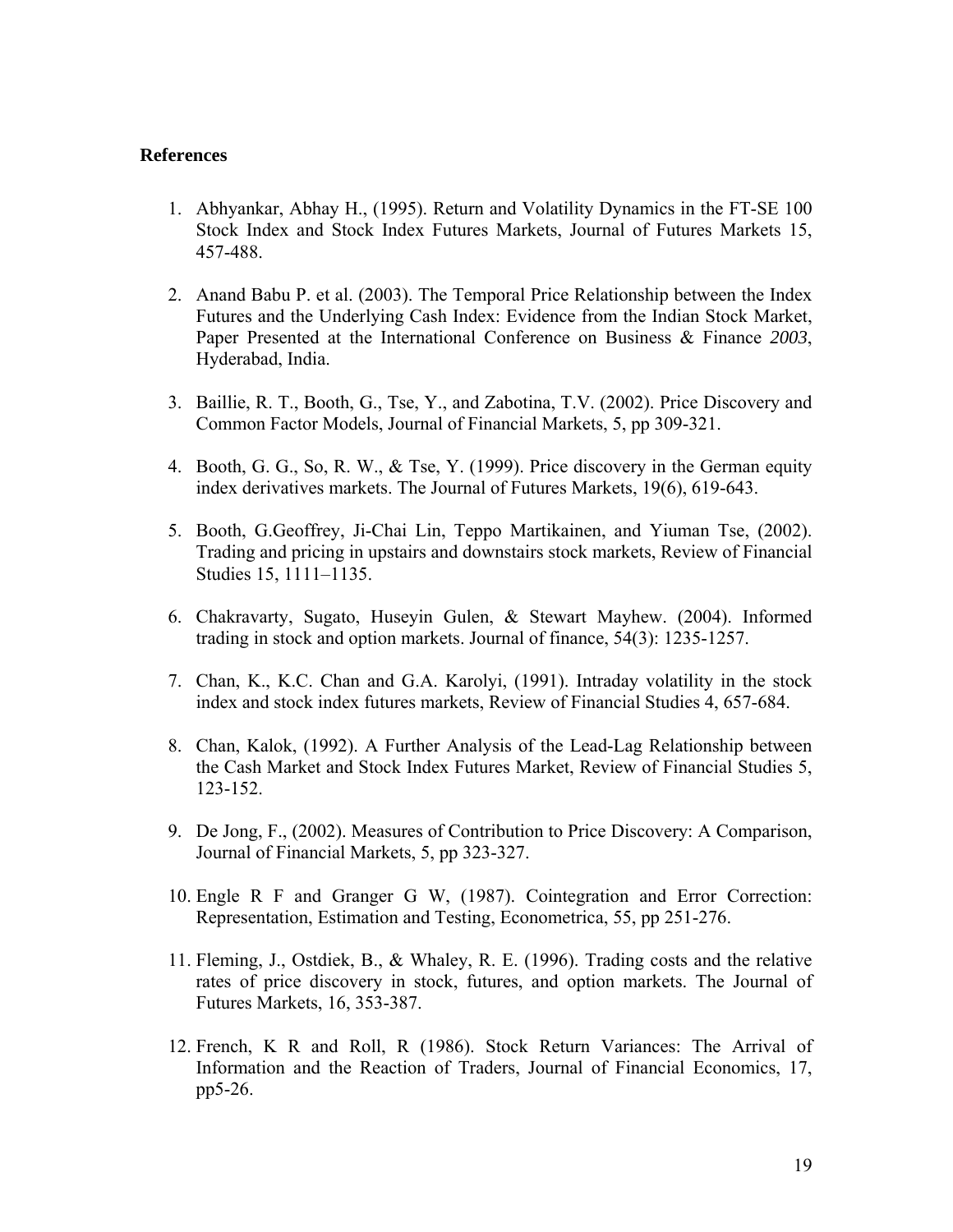- 13. Gonzalo, J. and Granger, C W J, (1995). Estimation of Common Long-Memory Components in Cointegrated Systems, Journal of Business and Economic Statistics, 13, pp 27-35.
- 14. Hamilton, J.D., (1994). Time Series Analysis. Princeton University Press.
- 15. Harris, F.H., McInish, T.H., and Wood, R.A., (2002). Security Price Adjustment Across Exchanges: An Investigation of Common Factor Components for Dow Stocks. Journal of Financial Markets, 5(3), pp277-308.
- 16. Harris, F.H., McInish, T.H., Shoesmith, G.L., and Wood, R.A., (1995). Cointegration, Error Correction, and Price Discovery on Informationally Linked Security Markets. Journal of Financial and Quantitative Analysis, 30(4):563--579.
- 17. Hasbrouck, J. (1995). One Security, Many Markets: Determining the Contributions to Price Discovery. The Journal of Finance, 50(4), pp 1175-1199.
- 18. Hasbrouck, J. (2002). Stalking the Efficient Price in Market Microstructure Specifications: An Overview. Journal of Financial Markets, 5, pp 329-339.
- 19. Hasbrouck, Joel, (2003). Intraday price formation in U.S. equity index markets, Journal of Finance, 58(6), pp 2375-2400.
- 20. Huang, Roger D., (2002). The quality of ECN and Nasdaq market maker quotes, Journal of Finance*,* 57, 1285–1319.
- 21. Iihara, Yoshia, Kiyoshi Kato and Toshifumi Tokunaga, (1996). Intraday Return Dynamics between the Cash and the Futures Markets in Japan Journal of Futures Markets 16, 147-162.
- 22. Johansen, S. (1988). Statistical Analysis of Co-integration Vectors, Journal of Economic Dynamics and Control, 12, pp 231-254.
- 23. Jones, Charles, M and Lipson M L (2003), Why NYSE Retail Orders Get Better (Yes, Better) Executions, University of Columbia Working Paper 2003.
- 24. Karolyi, G.A., (1995). A multivariate GARCH model of international transmissions of stock returns and volatility: The case of the United States and Canada, Journal of Business and Economic Statistics 13, 11-25.
- 25. Kawaller, Ira G., Paul D. Koch and Timothy W. Koch, (1987). The Temporal Price Relationship between S&P 500 Futures Prices and the S&P 500 Index, Journal of Finance 5, 1309-1329.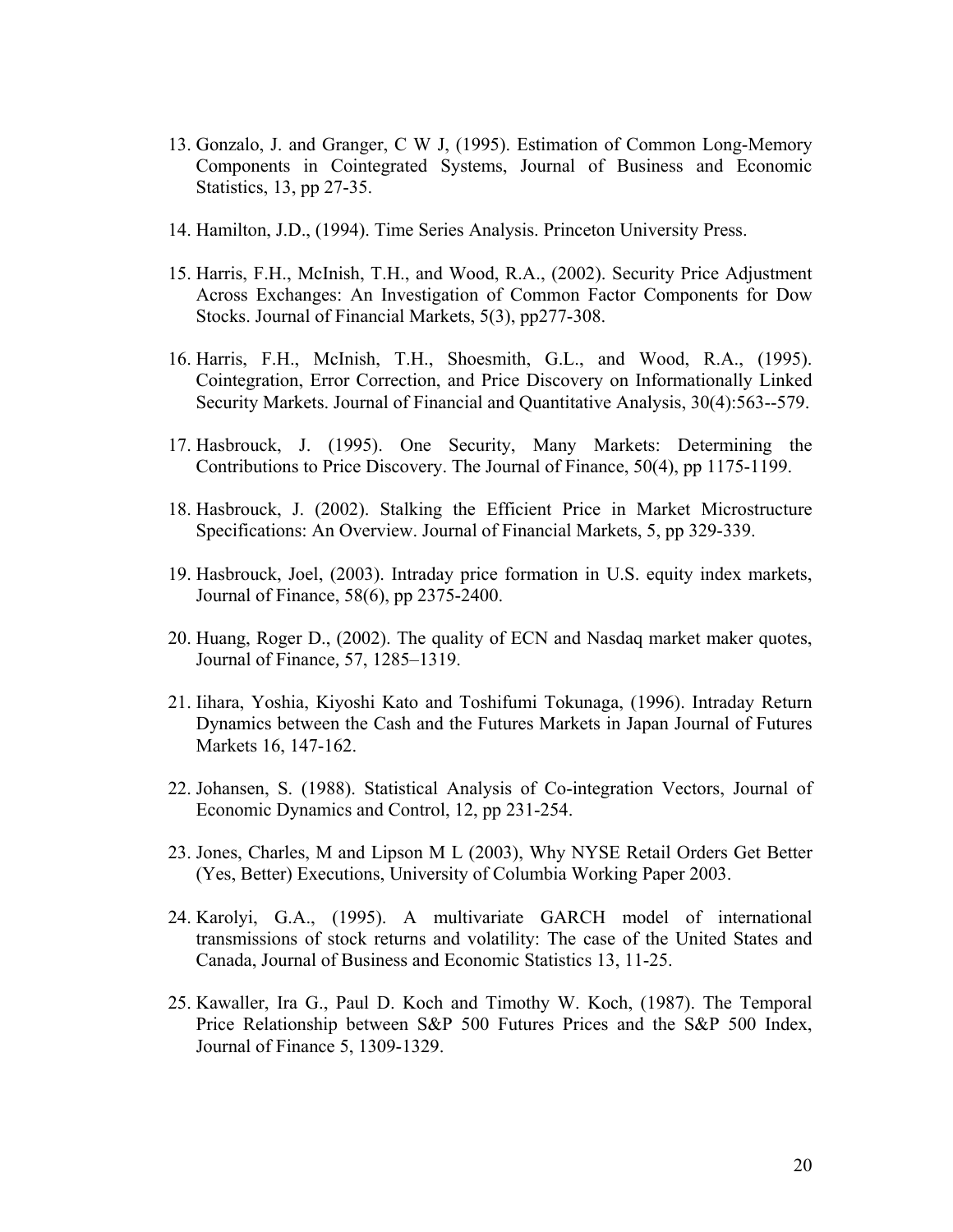- 26. Kawaller, Ira G., Paul D. Koch and Timothy W. Koch, (1990). Intraday relationships between volatility in S&P 500 futures prices and volatility in the S&P 500 index, Journal of Banking and Finance 14, 373-397.
- 27. Kedarnath Mukherjee and Mishra R.K. (2006), Lead-Lag Relationship between Equities and Stock Index Futures Market and it's Variation around Information Release: Empirical Evidence from India, NSE Research Paper, NSE India.
- 28. Koutmos, G. and G.G. Booth, (1995). Asymmetric volatility transmission in international stock markets, Journal of International Money and Finance 14, 747- 762.
- 29. Koutmos, G. and M. Tucker, (1996). Temporal relationships and dynamic interactions between spot and futures stock markets, Journal of Futures Markets 16, 55-69.
- 30. Mayhew S. (2000). The impact of derivatives on cash markets: What have we learned? University of Georgia working paper.
- 31. Ross, S, (1989). Information and Volatility: The no-arbitrage martingale approach to timing and resolution irrelevancy, Journal of Finance, 44, pp 1-17.
- 32. Schreiber, P.S. and R. A. Schwartz (1986), Price Discovery in Securities Markets, Journal of Portfolio Management, 12, pp 43-48.
- 33. So, R. and Y. Tse, (2004). Price Discovery in Hang Seng Index Markets: Index, Futures and Tracking Fund, Journal of Futures Markets, 24, pp 887-907.
- 34. Stock, J H, Watson, M W, (1988). Testing for Common Trends, Journal of American Statistical Association, 83, 1097-1107.
- 35. Stoll, Hans R. and Robert E. Whaley, (1990). The Dynamics of Stock Index and Stock Index Futures Returns, Journal of Quantitative and Financial Analysis 25, 441-468.
- 36. Thenmozhi M. (2002). Futures Trading, Information and Spot Price Volatility of NSE-50 Index Futures Contract, *NSE Research Paper*, NSE India.
- 37. Tse, Y. (1999). Price discovery and volatility spillovers in the DJIA index and futures markets. Journal of Futures Markets, 19(8), 911—930.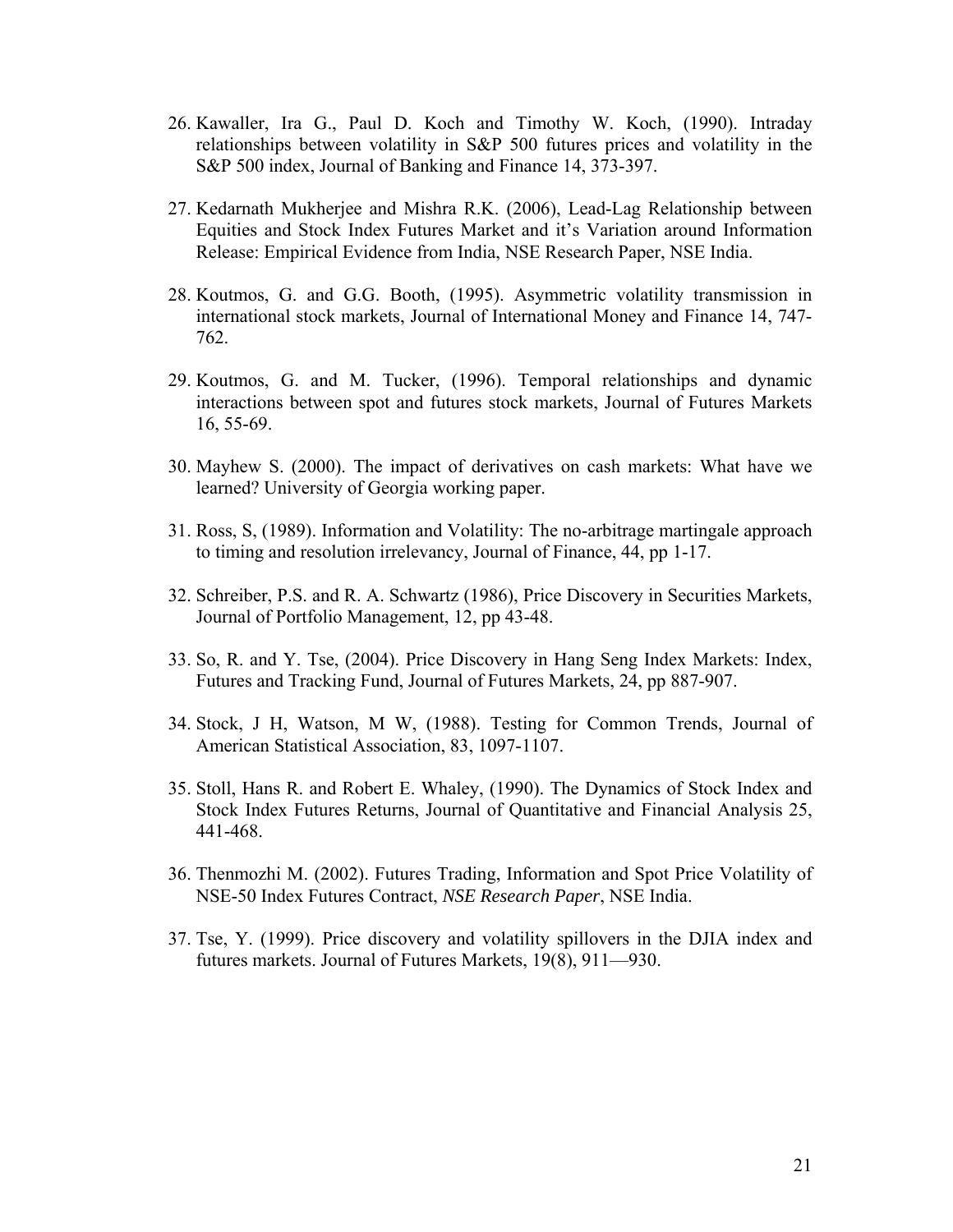# **Table 1: Individual Stock Futures: Contract Specification**

As of September 2007 NSE is trading futures and options on six indices and individual stock futures and options on 207 securities. Futures at any point of time are offered for three maturities, namely, near month, next month and far month. The last Thursday of each month is the expiry date. If the last Thursday happens to be a holiday then expiration date would be the next trading day. The minimum price increment in futures is 5 paisa.

| <b>Parameter</b>     | <b>Futures on Individual Stocks</b> |
|----------------------|-------------------------------------|
| Underlying           | 207 Securities                      |
| Instrument           | <b>FUTSTK</b>                       |
|                      | 3 month trading cycle - the near    |
|                      | month (one), the next month (two)   |
| <b>Trading Cycle</b> | and the far month (three)           |
|                      | Last Thursday of the expiry month.  |
|                      | If the last Thursday is a trading   |
|                      | holiday, then the expiry day is the |
| <b>Expiry Day</b>    | previous trading day.               |
| Permitted Lot size   | Underlying Specific                 |
| Price Steps          | Rs.0.05                             |
|                      | Operating range of 20% of the base  |
| Price Bands          | price                               |
|                      |                                     |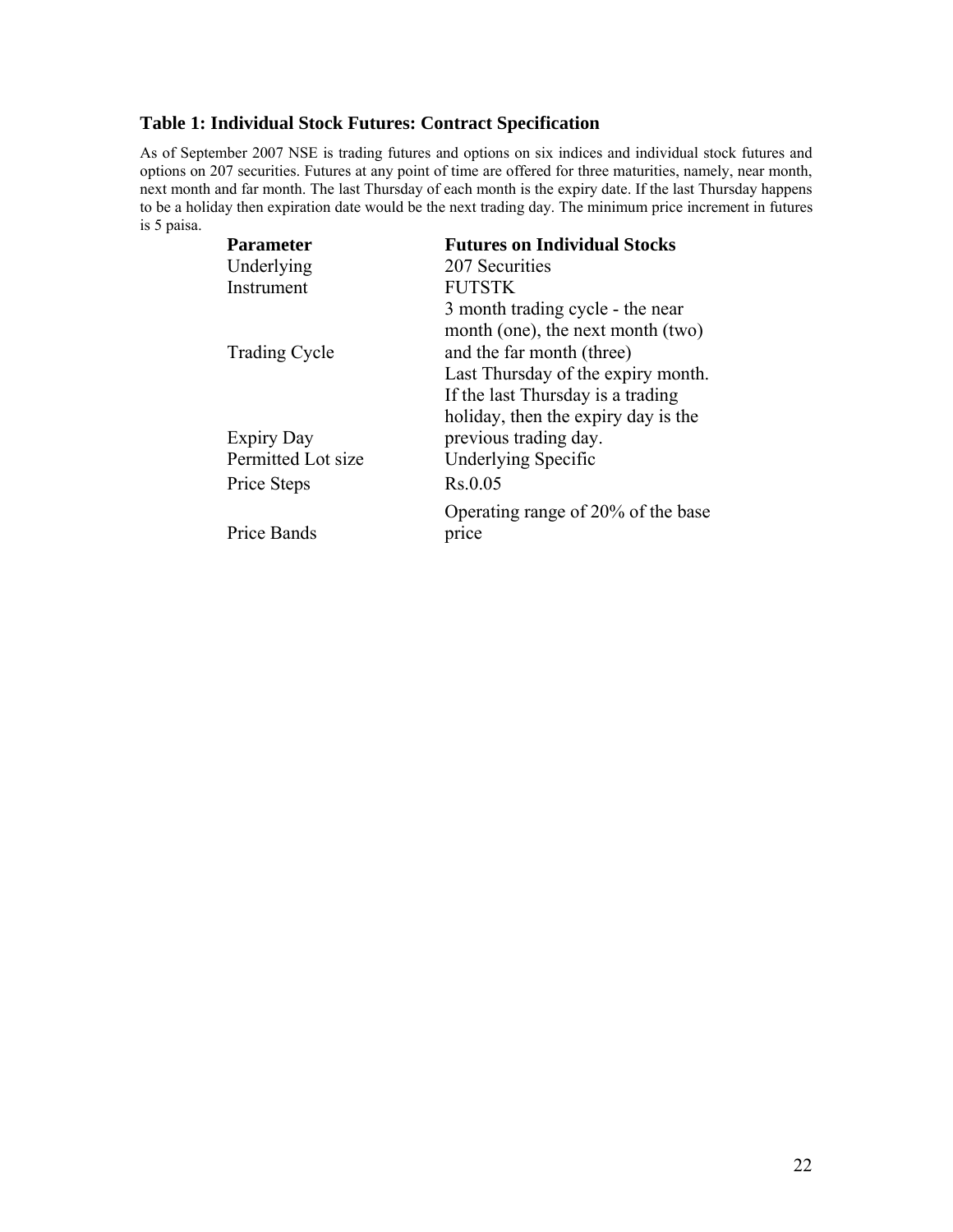# **Table 2: Trading Activity of Spot and Futures segment**

The below table report the market capitalization, impact cost in the spot market and trade value for spot and futures as on 30<sup>th</sup> March 2007. Impact cost is for the month of March 2007. source:www.nseindia.com

|                                      | <b>Market Cap</b><br>In Rs.10 million |      |                    | <b>Traded Value</b> |                |
|--------------------------------------|---------------------------------------|------|--------------------|---------------------|----------------|
| <b>SYMBOL</b>                        |                                       |      | <b>Impact Cost</b> | (Rs. 10 million)    |                |
|                                      |                                       | Spot | <b>Futures</b>     | Spot                | <b>Futures</b> |
| ABB                                  | 15044                                 | 0.07 | 0.14               | 16.92               | 44.02          |
| <b>ACC</b>                           | 13722                                 | 0.08 | 0.1                | 60.51               | 223.96         |
| <b>BAJAJAUTO</b>                     | 24563                                 | 0.07 | 0.1                | 92.95               | 78.13          |
| <b>BHEL</b>                          | 55349                                 | 0.06 | 0.07               | 85.19               | 111.24         |
| <b>BPCL</b>                          | 10946                                 | 0.11 | 0.2                | 14.21               | 21.77          |
| <b>CIPLA</b>                         | 18406                                 | 0.11 | 0.14               | 24.28               | 18.18          |
| <b>DRREDDY</b>                       | 12227                                 | 0.09 | 0.12               | 48.22               | 57.75          |
| GAIL                                 | 22372                                 | 0.13 | 0.18               | 9.09                | 19.20          |
| <b>GLAXO</b>                         | 9486                                  | 0.11 | 0.28               | 6.45                | 19.10          |
| <b>GRASIM</b>                        | 19186                                 | 0.09 | 0.11               | 1.14                | 77.76          |
| <b>HCLTECH</b>                       | 18967                                 | 0.09 | 0.17               | 21.49               | 51.38          |
| <b>HDFC</b>                          | 38155                                 | 0.1  | 0.09               | 47.80               | 37.22          |
| <b>HDFCBANK</b>                      | 30169                                 | 0.09 | 0.1                | 102.99              | 57.40          |
| <b>HEROHONDA</b>                     | 13753                                 | 0.11 | 0.17               | 36.18               | 32.40          |
| <b>HINDPETRO</b>                     | 8409                                  | 0.12 | 0.19               | 18.19               | 19.88          |
| <b>ICICIBANK</b>                     | 76379                                 | 0.09 | 0.08               | 353.76              | 236.20         |
| <b>INFOSYSTCH</b>                    | 114000                                | 0.06 | 0.05               | 365.12              | 286.58         |
| <b>IPCL</b>                          | 8143                                  | 0.08 | 0.14               | 21.16               | 28.30          |
| <b>ITC</b>                           | 56866                                 | 0.08 | 0.09               | 179.30              | 174.47         |
| <b>JETAIRWAYS</b>                    | 5467                                  | 0.1  | 0.18               | 34.43               | 52.23          |
| <b>LANDT</b>                         | 45471                                 | 0.07 | 0.07               | 117.50              | 82.55          |
| <b>MANDM</b>                         | 19149                                 | 0.08 | 0.11               | 69.32               | 160.83         |
| <b>MARUTI</b>                        | 23696                                 | 0.07 | 0.1                | 73.17               | 128.91         |
| <b>MTNL</b>                          | 9245                                  | 0.08 | 0.17               | 10.39               | 31.88          |
| <b>NATIONALUM</b>                    | 15054                                 | 0.13 | 0.33               | 3.88                | 13.12          |
| <b>NTPC</b>                          | 123888                                |      | 0.11               | 54.83               | 86.98          |
| ONGC                                 | 188392                                | 0.1  | 0.09               | 113.49              | 124.73         |
| <b>ORIENTBANK</b>                    | 4701                                  | 0.11 | 0.29               | 6.07                | 9.11           |
| <b>PNB</b>                           | 14952                                 | 0.1  | 0.13               | 35.40               | 35.88          |
| <b>RANBAXY</b><br><b>RCOM</b>        | 13118                                 | 0.07 | 0.12               | 46.08               | 63.90          |
|                                      | 86048                                 | 0.07 | 0.08               | 131.77              | 262.15         |
| REL                                  | 11294                                 | 0.09 | 0.11               | 15.39               | 20.28          |
| <b>RELIANCE</b><br><b>RPL</b>        | 190952                                | 0.06 | 0.05               | 361.21              | 565.05         |
|                                      | 47210                                 |      | 0.08               | 41.48               | 77.34          |
| SAIL<br><b>SATYAM</b>                | 47210                                 | 0.08 | 0.09               | 126.27              | 316.45         |
|                                      | 30969                                 | 0.06 | 0.09               | 126.33              | 143.85         |
| <b>SBIN</b>                          | 52338                                 | 0.07 | 0.07               | 76.38               | 309.52         |
| <b>SIEMENS</b><br><b>SUNPHARMA</b>   | 18387                                 | 0.09 | 0.14               | 19.00               | 48.83          |
| <b>SUZLON</b>                        | 20341                                 | 0.12 | 0.18               | 40.64               | 46.60          |
| <b>TATAMOTORS</b>                    | 28820                                 | 0.09 | 0.11               | 39.21               | 49.34          |
|                                      | 28063                                 | 0.07 | 0.09               | 95.04               | 225.70         |
| <b>TATAPOWER</b><br><b>TATASTEEL</b> | 10079                                 | 0.11 | 0.17               | 9.66                | 18.25          |
|                                      | 26101                                 | 0.06 | 0.08               | 143.44              | 474.40         |
| <b>TCS</b><br><b>VSNL</b>            | 120746                                | 0.08 | 0.08               | 86.42               | 123.59         |
|                                      | 11466                                 | 0.1  | 0.18               | 12.83               | 26.02          |
| <b>WIPRO</b>                         | 80717                                 | 0.1  | 0.1                | 40.32               | 71.54          |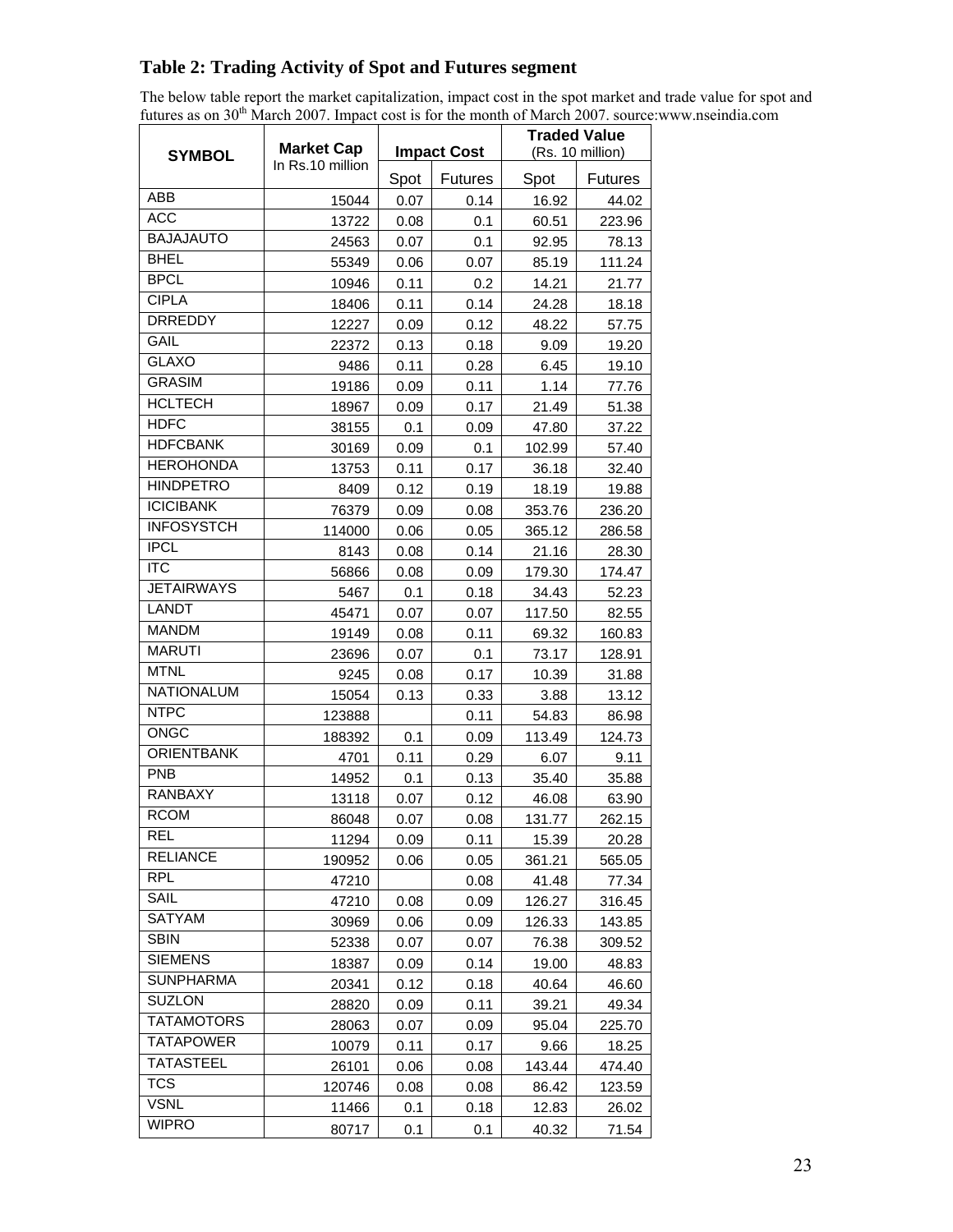# **Table 3: Hasbrouck Information Share Measures**

This table reports Hasbrouck (1995) Mean and Median information shares computed using one minute interval price data for Spot and Futures segment from Jan 1 2004 to 31 March 2007. The reported values are the aggregate of all the days with in the period.

| <b>SYMBOL</b>     | <b>SPOT</b> |        | <b>FUTURES</b> |        |  |
|-------------------|-------------|--------|----------------|--------|--|
|                   | Mean        | Median | Mean           | Median |  |
| ABB               | 59.7%       | 65.5%  | 40.3%          | 34.5%  |  |
| <b>ACC</b>        | 60.6%       | 66.8%  | 39.4%          | 33.2%  |  |
| <b>BAJAJAUTO</b>  | 58.6%       | 64.0%  | 41.4%          | 36.0%  |  |
| <b>BHEL</b>       | 53.7%       | 56.3%  | 46.3%          | 43.7%  |  |
| <b>BPCL</b>       | 58.6%       | 65.0%  | 41.4%          | 35.0%  |  |
| <b>CIPLA</b>      | 58.2%       | 64.7%  | 41.8%          | 35.3%  |  |
| <b>DRREDDY</b>    | 59.2%       | 66.0%  | 40.8%          | 34.0%  |  |
| GAIL              | 58.2%       | 62.7%  | 41.8%          | 37.3%  |  |
| <b>GLAXO</b>      | 60.3%       | 66.3%  | 39.7%          | 33.7%  |  |
| <b>GRASIM</b>     | 57.4%       | 62.7%  | 42.6%          | 37.3%  |  |
| <b>HCLTECH</b>    | 54.1%       | 55.3%  | 45.9%          | 44.7%  |  |
| <b>HDFC</b>       | 55.1%       | 55.4%  | 44.9%          | 44.6%  |  |
| <b>HDFCBANK</b>   | 56.5%       | 62.8%  | 43.5%          | 37.3%  |  |
| <b>HEROHONDA</b>  | 57.1%       | 63.0%  | 42.9%          | 37.0%  |  |
| <b>HINDPETRO</b>  | 60.9%       | 68.0%  | 39.1%          | 32.0%  |  |
| <b>ICICIBANK</b>  | 55.3%       | 60.3%  | 44.7%          | 39.7%  |  |
| <b>INFOSYSTCH</b> | 57.1%       | 61.3%  | 42.9%          | 38.7%  |  |
| <b>IPCL</b>       | 60.9%       | 65.6%  | 39.1%          | 34.4%  |  |
| <b>ITC</b>        | 59.0%       | 63.0%  | 41.0%          | 37.0%  |  |
| <b>JETAIRWAYS</b> | 57.9%       | 61.5%  | 42.1%          | 38.5%  |  |
| <b>LANDT</b>      | 76.0%       | 90.2%  | 24.0%          | 9.8%   |  |
| <b>MANDM</b>      | 52.8%       | 54.2%  | 47.2%          | 45.8%  |  |
| <b>MARUTI</b>     | 58.0%       | 63.9%  | 42.0%          | 36.1%  |  |
| <b>MTNL</b>       | 61.5%       | 66.6%  | 38.5%          | 33.4%  |  |
| <b>NATIONALUM</b> | 57.7%       | 63.2%  | 42.3%          | 36.8%  |  |
| <b>NTPC</b>       | 62.3%       | 71.5%  | 37.7%          | 28.5%  |  |
| <b>ONGC</b>       | 59.0%       | 61.8%  | 41.0%          | 38.2%  |  |
| <b>ORIENTBANK</b> | 60.6%       | 66.2%  | 39.4%          | 33.8%  |  |
| <b>PNB</b>        | 58.5%       | 64.2%  | 41.5%          | 35.8%  |  |
| <b>RANBAXY</b>    | 61.2%       | 68.0%  | 38.8%          | 32.0%  |  |
| <b>RCOM</b>       | 65.6%       | 72.7%  | 34.4%          | 27.3%  |  |
| <b>REL</b>        | 58.0%       | 63.0%  | 42.0%          | 37.0%  |  |
| <b>RELIANCE</b>   | 62.9%       | 68.4%  | 37.1%          | 31.6%  |  |
| <b>RPL</b>        | 62.3%       | 72.3%  | 37.7%          | 27.7%  |  |
| SAIL              | 61.6%       | 64.5%  | 38.4%          | 35.5%  |  |
| SATYAM            | 53.1%       | 55.2%  | 46.9%          | 44.8%  |  |
| <b>SBIN</b>       | 62.4%       | 66.7%  | 37.6%          | 33.3%  |  |
| <b>SIEMENS</b>    | 60.8%       | 69.1%  | 39.2%          | 30.9%  |  |
| <b>SUNPHARMA</b>  | 61.8%       | 70.5%  | 38.2%          | 29.5%  |  |
| <b>SUZLON</b>     | 57.6%       | 61.9%  | 42.4%          | 38.1%  |  |
| <b>TATAMOTORS</b> | 53.7%       | 55.7%  | 46.3%          | 44.3%  |  |
| <b>TATAPOWER</b>  | 56.2%       | 59.6%  | 43.8%          | 40.4%  |  |
| <b>TATASTEEL</b>  | 68.4%       | 71.5%  | 31.6%          | 28.5%  |  |
| <b>TCS</b>        | 59.6%       | 65.7%  | 40.4%          | 34.3%  |  |
| <b>VSNL</b>       | 53.1%       | 53.1%  | 46.9%          | 46.9%  |  |
| <b>WIPRO</b>      | 58.5%       | 66.1%  | 41.5%          | 33.9%  |  |